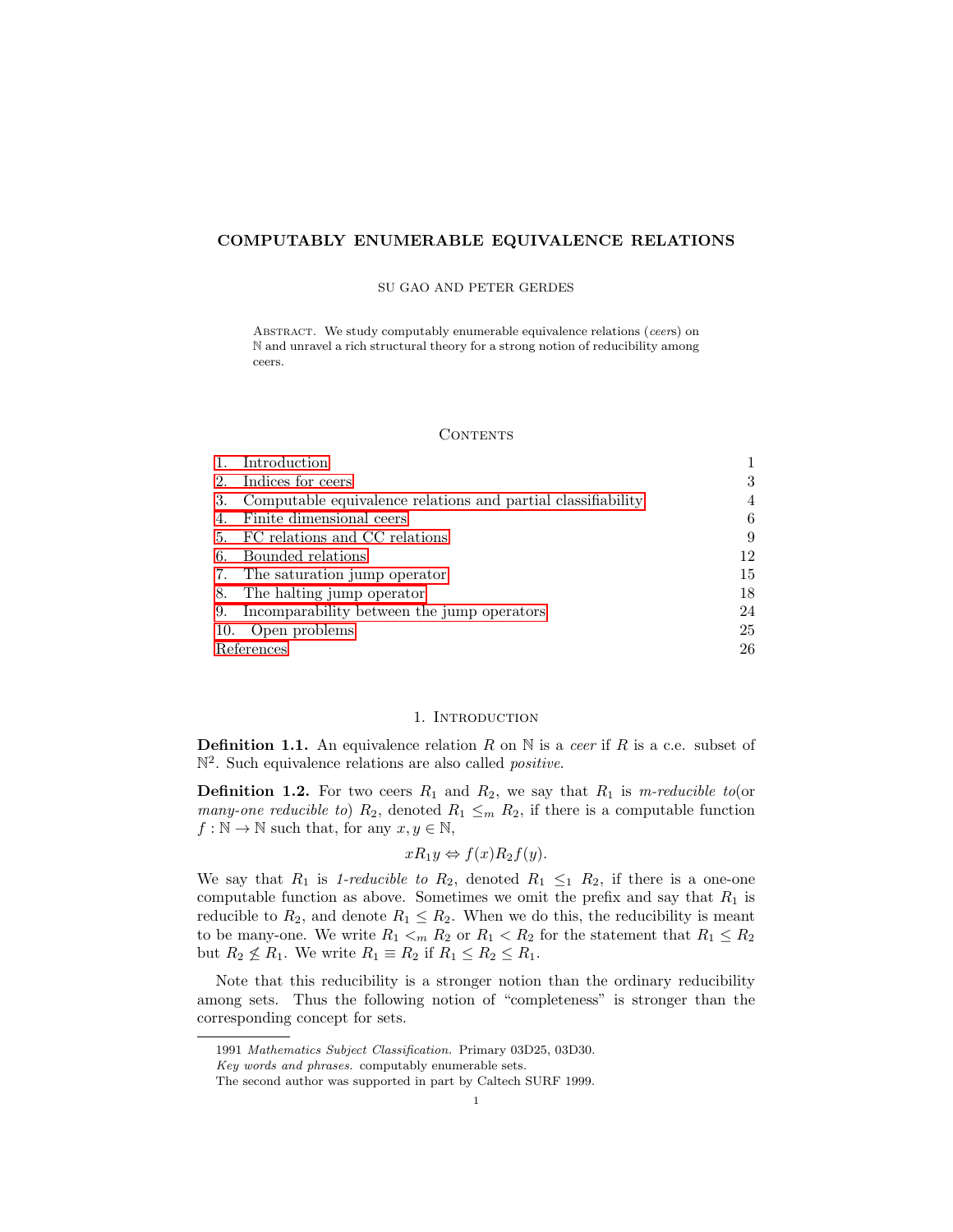<span id="page-1-0"></span>**Definition 1.3.** A ceer R is universal if  $S \leq R$  for any ceer S.

Positive equivalence relations were first studied by Ershov [\[3\]](#page-25-1), although he did not study the reducibility notion defined above. Ershov introduced the following notion of precompleteness.

**Definition 1.4.** A ceer  $R$  is *precomplete* if  $R$  has infinitely many equivalence classes and for every partial computable function  $\psi$  there is a total computable function f such that for any  $n \in \mathbb{N}$  with  $\psi(n) \downarrow$ ,  $f(n)R\psi(n)$ .

Visser [\[10\]](#page-25-2) studied examples of ceers in logic, especially precomplete ones. However, it seems that Bernardi and Sorbi [\[2\]](#page-25-3) were the first authors to have isolated the strong reducibility notion and studied universal ceers in the sense defined above. In particular, they proved that precomplete ceers must be universal. Lachlan [\[5\]](#page-25-4) later showed that precomplete ceers are computably isomorphic to each other. He also considered another natural notion of completeness (called e-complete) and demonstrated nice properties and natural examples of e-complete ceers.

Ceers were also studied from a different perspective by Nies [\[7\]](#page-25-5). Some classes of ceers Nies considered will be redefined in this paper and their structure of reducibility will be investigated.

Examples of ceers in algebra, topology, logic and other areas of mathematics have been investigated under different disguises. For example, all word problems (not the identity problems) for semigroups and groups are in fact ceers. It is easily derivable from the proofs of the classical unsolvability results that there are semigroups and groups whose word problems are universal ceers. A non-trivial example was considered by Miller [\[6\]](#page-25-6), who established that the isomorphism of finitely generated groups is a universal ceer.

Our primary goal in this paper is to develop a comprehensive theory for the structure of reducibility among ceers. Given the interesting circumstances that universal ceers are in some sense better understood, we will mostly focus on nonuniversal ceers in this paper. Our hope is to understand enough about non-universal ceers and the ways more complicated ceers can be built from simpler ones, so as to eventually clarify the structure of the strong reducibility.

The research work presented in this paper was to a large extent motivated by the theory of Borel reducibility among Borel (or other definable) equivalence relations, developed by Becker, Kechris (e.g. [\[1\]](#page-25-7)), Friedman, Stanley([\[4\]](#page-25-8)) and others. Although there are no direct connections between the two subjects, the general methodology we employ in the current research is much similar to the theory of Borel equivalence relations.

Let us briefly mention some speculations about the advantages to consider the strong reducibility notion. First of all, the most interesting applications of the theory of equivalence relations are often classification problems for various kinds of structures in mathematics. Furthermore, to classify a structure is usually meant to obtain a complete set of invariants for the structure. What we are investigating about ceers under the strong reducibility can then be viewed as an abstract framework for a study of the possibilities to effectively *compute* complete invariants. In this sense our reducibility is arguably more natural than the reducibility among sets.

Second, a ceer can be viewed as a c.e. decomposition of the universe. Hence the reducibility among ceers as equivalence relations generalizes various notion of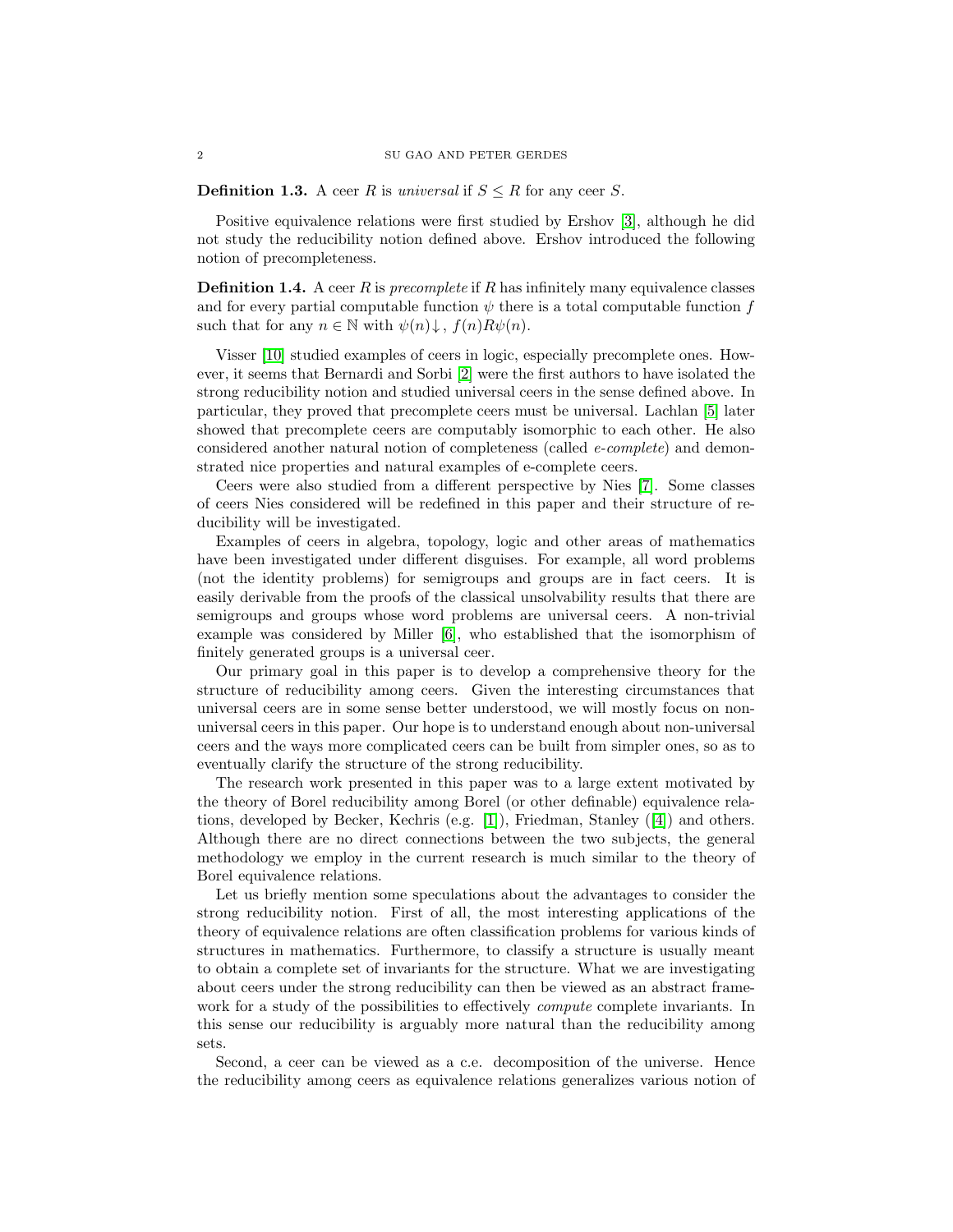<span id="page-2-1"></span>simultaneous reduction for sequences of sets or reduction for "promise" problems. Also, natural non-universal ceers are easy to construct. This is in contrast with the situation in computability theory for sets, where sophisticated constructions are usually needed to ensure existence.

The rest of the paper is organized as follows. Section 2 contains some preliminaries about ceers. In sections 3-6 we consider ceers with simplest formations and explore the reducibility among them. In sections 7 and 8 we defined two notion of jump operations for ceers. As we have mentioned above, more complicated ceers can thus be formed and more interesting properties can be obtained. In sections 8 and 9 we clarify the structure of reducibility among the ceers constructed in earlier sections. Section 10 contains a summary of the theory and some open problems to consider in future researches.

## 2. Indices for ceers

<span id="page-2-0"></span>Our basic notation about partial computable functions and c.e. sets follows that of [\[9\]](#page-25-9). The partial computable function with index e is denoted by  $\varphi_e$ . The c.e. set with index e is denoted by W<sub>e</sub>. If  $\psi$  is a partial computable function and  $x \in \mathbb{N}$ , then the domain of  $\psi$  is denoted by dom  $\psi$ ;  $\psi(x) \downarrow$  indicates that  $x \in \text{dom } \psi$  and  $\psi(x)$   $\uparrow$  otherwise. For a partial computable function  $\psi$  and  $n \in \mathbb{N}$ ,  $\psi^n$  denotes the partial computable function obtained by n iterated compositions of  $\psi$ . This can be defined precisely by induction on n:  $\psi^0(x) = x$  and  $\psi^{n+1}(x) = \psi(\psi^n(x))$  for any  $x \in \mathbb{N}$ .

Throughout the paper we adopt the following notation. Denote  $K = \{x \in$  $\mathbb{N} \mid \varphi_x(x) \downarrow \}$  and  $\overline{K} = \mathbb{N} \setminus K$ . For  $i \in \mathbb{N}$ , let  $K_i = \{x \in K \mid \varphi_x(x) \downarrow = i\}$ . We use the notation  $\langle \cdot, \cdot \rangle$  to denote a fixed computable bijection between  $\mathbb{N}^2$  and  $\mathbb N$  and call it the coding function. Coding functions of arbitrary arities are similarly represented. Next we fix some notation and note some basic facts about ceers.

For a ceer R on N and  $x \in \mathbb{N}$ , denote by  $[x]_R$  the R-equivalence class containing x and by  $\vert x \vert_R \vert$  the cardinality of  $\vert x \vert_R$ .

The set of all ceers is computably enumerable. Let  $R_e$  be the equivalence relation generated by the set  $\{(x, y) | (x, y) \in W_e\}$ . Then  $R_e$  is a ceer and all ceers appear in this enumeration as some  $R_e$ . We will regard this as the canonical enumeration for all ceers and say that e is a *canonical c.e. index* for the relation  $R_e$ .

Let  $R_\infty$  be defined by

$$
\langle x, z \rangle R_{\infty} \langle y, z \rangle \Leftrightarrow x R_z y
$$

for  $x, y, z \in \mathbb{N}$ . (It is to be understood in this definition, as well as in all definitions of a similar form in the sequel, that no other pair of distinct numbers is in the relation.) It is obvious that  $R_{\infty}$  is a universal ceer.

There are other procedures which can generate all ceers. The following definition is due to Ershov.

**Definition 2.1.** For each partial computable function f, define the ceer  $\eta_f$  by

$$
x\eta_f y \Leftrightarrow \exists n, m(f^n(x)) \downarrow = f^m(y) \downarrow), \text{ for } x, y \in \mathbb{N}.
$$

Then  $\eta_f$  is the ceer generated by the graph of f. If e is an index for f, then we also write  $\eta_f$  as  $\eta_e$ , and we call e the *iterative c.e. index* for  $\eta_e$ .

Ershov [\[3\]](#page-25-1) showed that every ceer has an iterative c.e. index. We note below that the two indexing systems are essentially the same.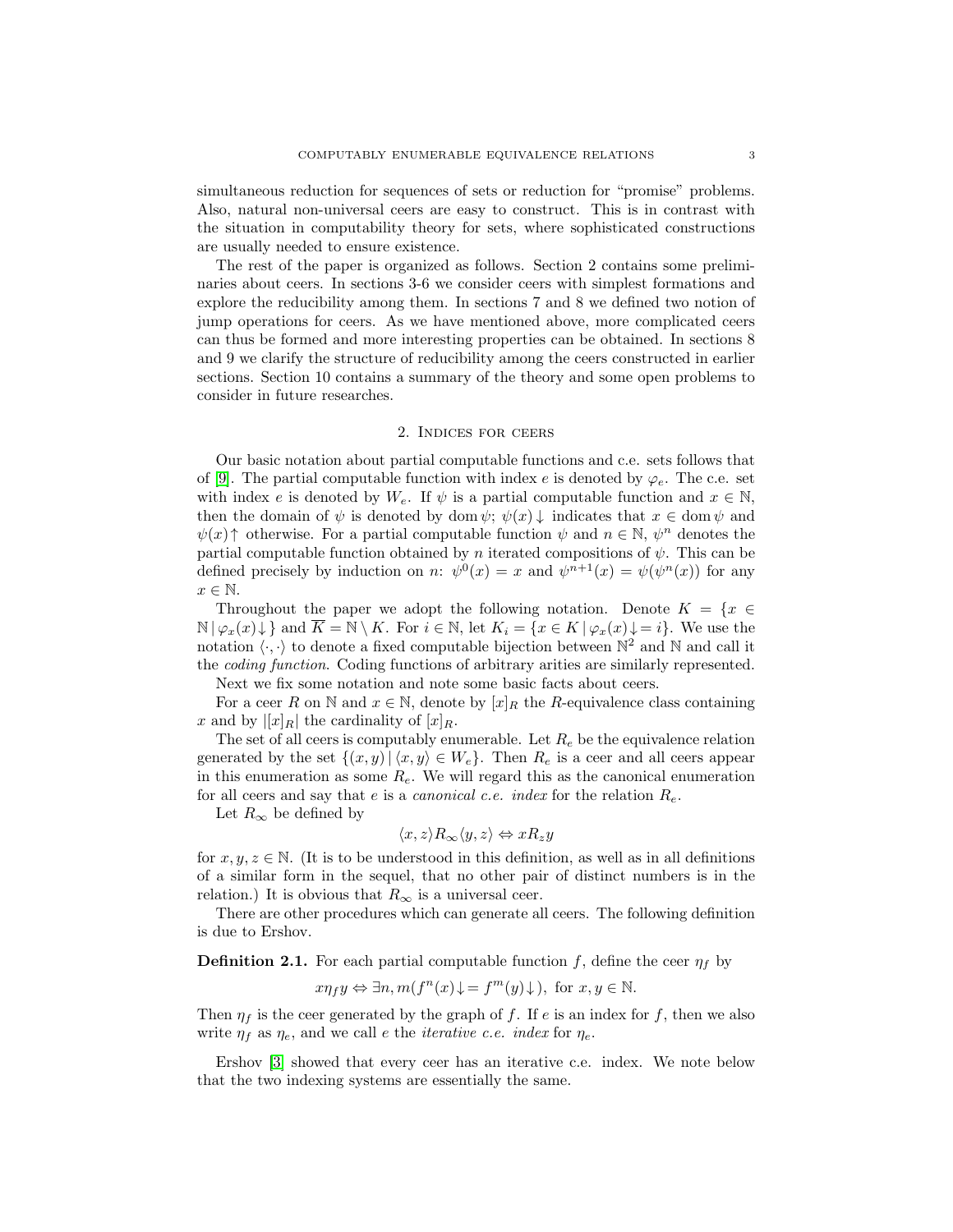**Theorem 2.2.** There is a computable isomorphism  $\rho$  such that  $\eta_e = R_{\rho(e)}$ .

Proof. A proof of Ershov's result indicates, in fact it is not hard to see directly, that there is a one-one computable function  $f(n,e)$  such that  $R_e = \eta_{f(n,e)}$  for any  $n, e \in \mathbb{N}$ . Similarly, there is a one-one computable function  $g(n, e)$  such that  $\eta_e = R_{g(n,e)}$  for any  $n, e \in \mathbb{N}$ . With this padding property it is then routine to define a computable isomorphism  $\rho$  by a back-and-forth construction as follows.

Let  $\rho(0) = f(0,0)$ . If  $f(0,0) = 0$  then  $\rho^{-1}(0)$  is already defined. Otherwise, we define  $\rho^{-1}(0)$  to be  $g(k, 0)$  where k is the least such that  $g(k, 0) \neq 0$ . In general suppose both  $\rho$  and  $\rho^{-1}$  are defined for  $i < n$ . If  $n \in {\rho^{-1}(0), \ldots, \rho^{-1}(n-1)}$  then  $\rho(n)$  is already defined. Otherwise let  $\rho(n)$  be  $f(k, n)$  where k is the least such that  $f(k,n) \notin {\rho}(0), \ldots, \rho(n-1)$ . Then in a similar way define  $\rho^{-1}(n)$ . The resulting  $\rho$  is one-one, onto and computable.

Ceers can also be generated by computable actions of countable computable groups on N. When the ceer has no finite equivalence classes, the group can be taken to be the additive group of Z.

It will be useful to note that the reducibility among ceers is a  $\Sigma_3$  relation. Specifically, the index set  $\{(e, i) | R_e \leq R_i\}$  is  $\Sigma_3$ . This is by a straightforward computation. It follows that the set  $\{(e, i) | R_e \equiv R_i\}$  is also  $\Sigma_3$ . In the subsequent sections we will show that both reducibility and bi-reducibility among ceers are  $\Sigma_3$ -complete.

In the subsequent sections we will consider various classes of ceers, and we will adopt the following terminology.

**Definition 2.3.** Let  $\mathcal{C}$  be a non-empty class of ceers. A ceer R is said to be essentially in C if  $R \leq S$  for some  $S \in \mathcal{C}$ . R is universal for C if  $R \in \mathcal{C}$  and  $S \leq R$ for any  $S \in \mathcal{C}$ . If C has a universal relation in it, then R is essentially universal for C if  $R \equiv S$  for some S universal for C.

Much of our investigation is focused on finding and describing universal relations for different classes of ceers.

<span id="page-3-0"></span>3. Computable equivalence relations and partial classifiability

Computable equivalence relations are the simplest ones among ceers with respect to reducibility.

**Definition 3.1.** For each  $n \in \mathbb{N}$  and  $n > 0$ , let  $\text{id}(n)$  denote the following equivalence relation on  $\mathbb N$  with *n* equivalence classes:

$$
x \mathrm{id}(n) y \Leftrightarrow x \equiv y(\bmod n), \text{ for } x, y \in \mathbb{N}.
$$

Let  $\mathrm{id}(\mathbb{N})$  or  $\omega$  be the identity relation on  $\mathbb{N}$ :

$$
x \omega y \Leftrightarrow x = y, \text{ for } x, y \in \mathbb{N}.
$$

**Definition 3.2.** Let R be a ceer on N. A subset  $T \subseteq N$  is called a *transversal* for R if T meets each R-equivalence class in exactly one element.

Then we have the following complete characterization and classification of computable equivalence relations.

#### Proposition 3.3.

(1) For each  $n \in \mathbb{N}$  and  $n > 0$ ,  $\text{id}(n)$  is computable; and  $\omega$  is computable.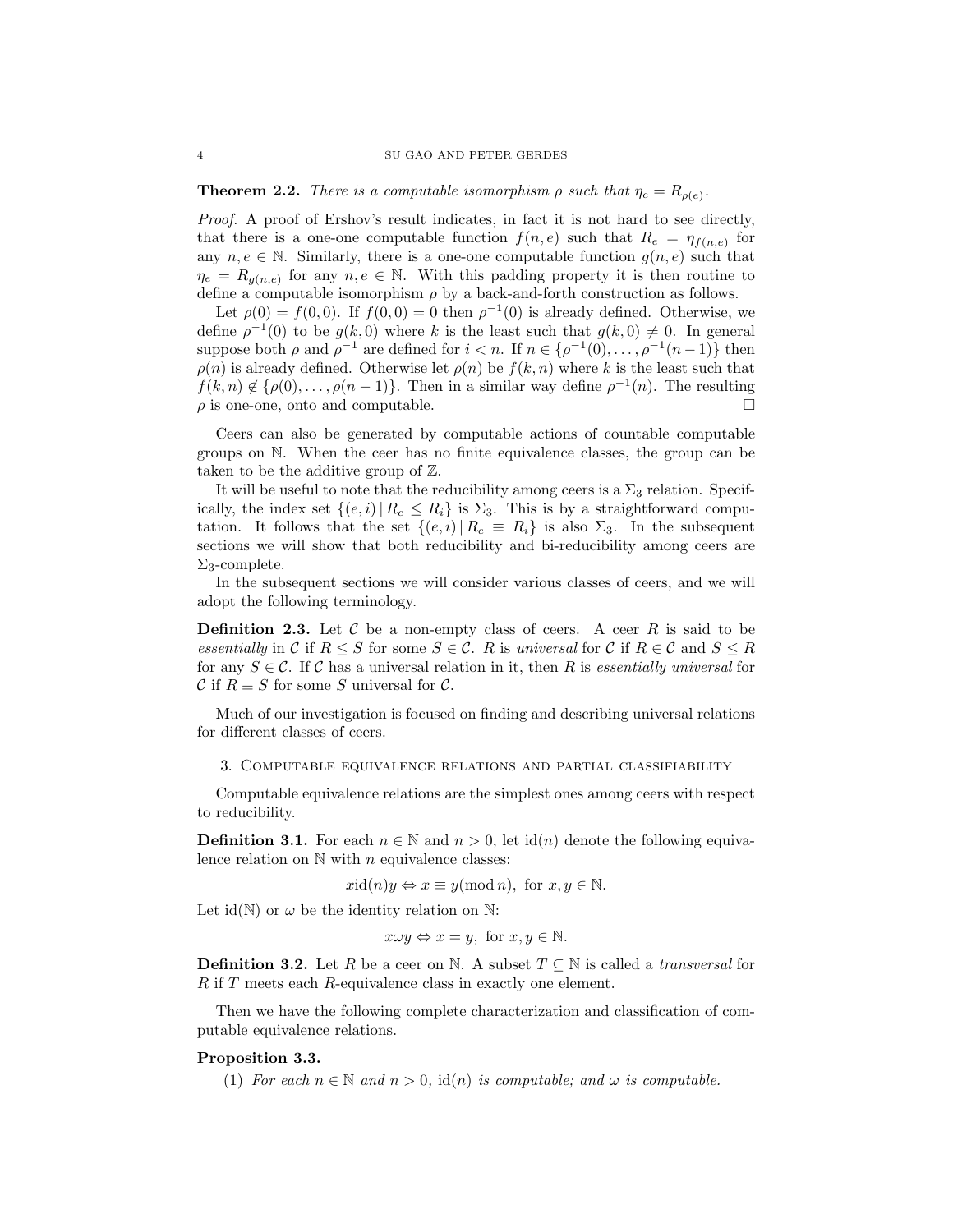- <span id="page-4-0"></span>(2)  $\mathrm{id}(1) < \mathrm{id}(2) < \cdots < \mathrm{id}(n) < \cdots < \omega$ .
- (3) If  $R < \omega$ , then there is some  $n \in \mathbb{N}$  such that  $R \equiv id(n)$ .

*Proof.* (1) and (2) are obvious. For (3), suppose  $R < \omega$ , then it follows that R is computable. If R has infinitely many equivalence classes, then  $\omega \leq R$  via the following computable function f defined by primitive recursion:

$$
f(0) = 0
$$
  

$$
f(x+1) = \mu y(y > f(x) \land \forall z \leq x \neg (yRf(z))).
$$

It follows that R has only finitely many equivalence classes. Let  $n \in \mathbb{N}$  be the number of equivalence classes of R. Then it is easy to see that  $R \equiv id(n)$ .

**Proposition 3.4.** The following are equivalent for any ceer  $R$ :

 $(i)$  R is computable;

(*ii*)  $R \leq \omega$ ;

(iii) R has an c.e. transversal;

- $(iv)$  R has a computable transversal;
- (v)  $T(R) =_{def} \{min(C) | C \text{ is an } R$ -equivalence class is computable.

*Proof.* Note that  $(i) \Rightarrow (v) \Rightarrow (iv) \Rightarrow (iii)$  and  $(ii) \Rightarrow (i)$  are obvious. We are only left to prove  $(iii) \Rightarrow (ii)$ . Suppose T is an c.e. transversal for R. Consider the function  $g : \mathbb{N} \to T$  defined by letting  $g(x)$  be the unique element  $y \in T$  with  $xRy$ . Then q is total because T is a transversal. It is obvious that the graph of q is c.e., hence g is computable. But then g is a reduction from R to  $\omega$ .

The proposition implies that computable ceers are exactly the kind of ceers for which natural numbers can be effectively assigned to equivalence classes as complete invariants. Such equivalence relations should be considered classifiable in an ideal sense. Historically people have also considered the possibility of assigning an infinite system of natural numbers as complete invariants  $(e.g. [8])$  $(e.g. [8])$  $(e.g. [8])$ , in the following we remark that infinite systems of invariants do not help.

**Proposition 3.5.** Let  $R$  be a non-computable ceer. Then there is no computable function  $f(m, n)$  such that, for any  $x, y \in \mathbb{N}$ ,

$$
xRy \Leftrightarrow \forall m(f(m, x) = f(m, y)).
$$

*Proof.* The existence of such an f would imply that R is co-c.e.; since R is c.e. it would follow that R is computable, contradiction.  $\square$ 

Next we formulate a notion of partial classifiability for ceers.

**Definition 3.6.** For each partial computable function  $\psi$  define ceer  $P_{\psi}$  by

$$
xP_{\psi}y \Leftrightarrow x = y \lor \psi(x) \downarrow = \psi(y) \downarrow, \text{ for } x, y \in \mathbb{N}.
$$

Since  $\psi$  can be viewed as a function partially assigning complete invariants for (at least) the non-trivial equivalence classes, we call ceers of the form  $P_{\psi}$  partially classifiable or in abbreviated form, PC.

It turns out that there is a universal PC relation.

**Definition 3.7.** The ceer H (standing for *halting equivalence*) is defined by

$$
xHy \Leftrightarrow x = y \lor \varphi_x(x) \downarrow = \varphi_y(y) \downarrow
$$

for  $x, y \in \mathbb{N}$ .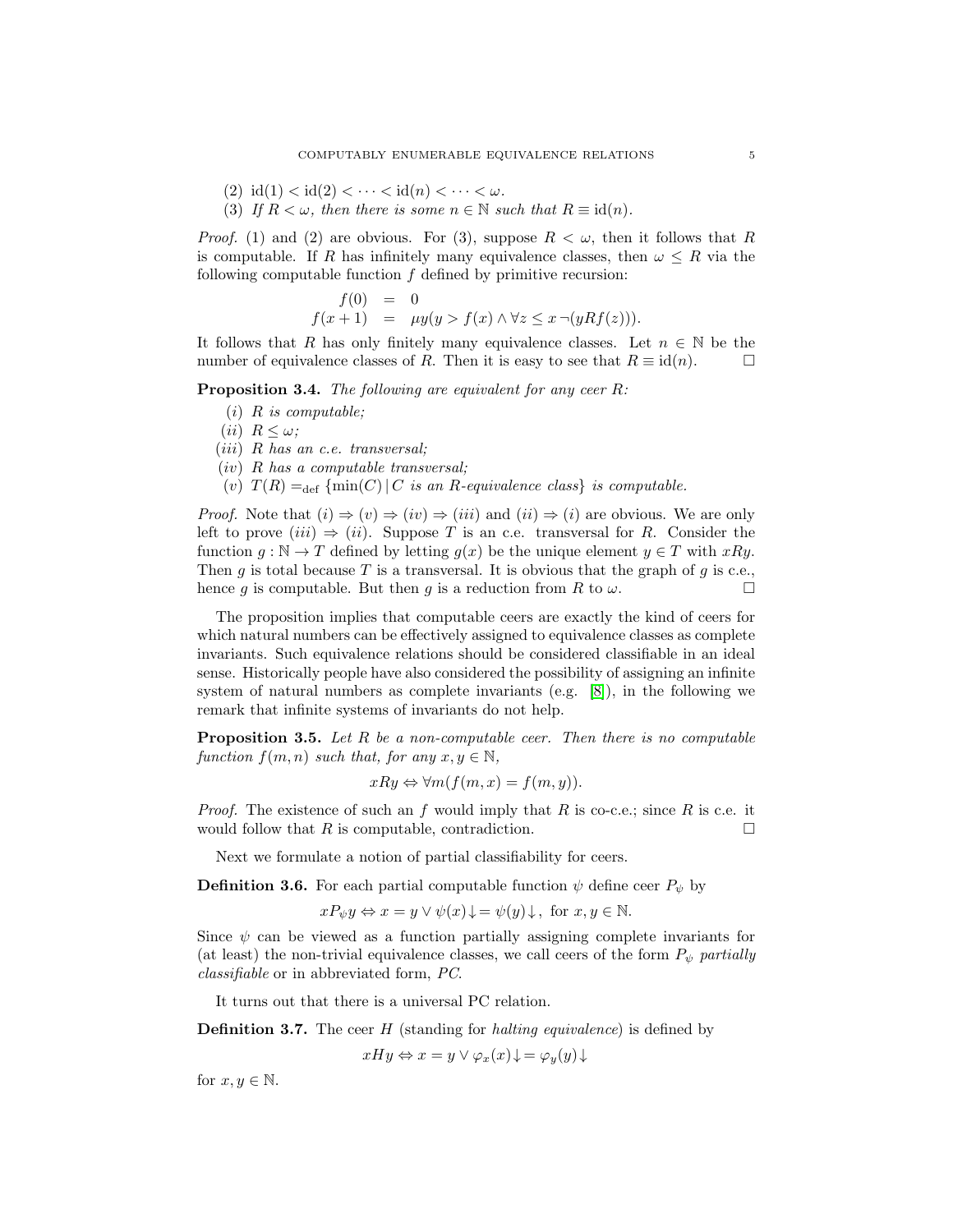It is immediate from the definition that H is PC.

**Proposition 3.8.** H is universal for PC relations, i.e., for any PC relation R,  $R \leq H$ .

*Proof.* Suppose R is PC, as witnessed by partial computable function  $\psi$ . Let f be one-one computable function obtained by s-m-n Theorem such that  $\varphi_{f(x)}(y) =$  $\psi(x)$ . Then f witnesses that  $R \leq H$ .

The following simple observation will be useful in § 7.

**Proposition 3.9.** Let  $E$  be a ceer without computable classes. Let  $R$  be a PCrelation. Then  $E \nleq R$ .

*Proof.* Suppose f is a computable function witnessing  $E \leq R$ . Suppose  $\psi$  is a partial computable function with  $R = P_{\psi}$ . Then we claim that, for every  $x \in \mathbb{N}$ ,  $\psi(f(x))$  is defined. Otherwise, we have that  $[f(x)]_R$  is a singleton containing only  $f(x)$ , thus by the assumption that f is a reduction, we would have that  $[x]_E$  is computable. Therefore we in fact have that  $\psi \circ f$  is a total computable function; moreover,  $\psi \circ f$  witnesses that  $E \leq \omega$ , again implying that every E-class is computable, contradiction.

## 4. Finite dimensional ceers

<span id="page-5-0"></span>**Definition 4.1.** Let  $n \in \mathbb{N}$  and  $n > 0$ . A ceer R is *n*-dimensional if there are pairwise disjoint c.e. sets  $A_1, \ldots, A_n$  such that

$$
xRy \Leftrightarrow x = y \lor \exists i \le n(x, y \in A_i).
$$

We denote the above relation by  $R_{A_1,...,A_n}$ . A ceer is *finite dimensional* if it is *n*-dimensional for some  $n \in \mathbb{N}$ .

We have the following easy facts about 1-dimensional ceers.

**Proposition 4.2.** Let  $A, B$  be non-empty c.e. sets.

- (1)  $R_A$  is computable iff A is computable.
- (2)  $A \leq_1 B$  iff  $R_A \leq_1 R_B$ .
- (3) If  $R_A \leq R_B$ , then  $A \leq_m B$ .

Proof. For (1) one direction follows immediately from the definition. Conversely, suppose  $R_A$  is computable, then it has a computable transversal T. Note that  $T \cap A$ is a singleton, therefore  $T \setminus A$  is computable. But  $T \setminus A$  is just the complement of A, it follows that A is computable. (2) and (3) are obvious.  $\square$ 

The proposition indicates that the reducibility among 1-dimensional relations is very similar to that among c.e. sets. In fact, the proof of  $(1)$  shows that  $R_A$  (as a subset of  $\mathbb{N}^2$ ) is in the same Turing degree as A. Because of the transparency of the reducibility among 1-dimensional ceers modulo that among the c.e. sets, we consider the 1-dimensional ceers completely classified.

**Proposition 4.3.** Let  $n \in \mathbb{N}$  and  $n > 0$ .

- (1) If R is an n-dimensional ceer, then  $R \leq_1 R_{K_0,\ldots,K_{n-1}}$ .
- (2)  $R_{K_0,\ldots,K_{n-1}} < R_{K_0,\ldots,K_n}$ .
- (3) Let  $k \leq n$  and  $R = R_{A_1,...,A_n}$ . Then R is essentially k-dimensional iff at most k of the sets  $A_1, \ldots, A_n$  are non-computable.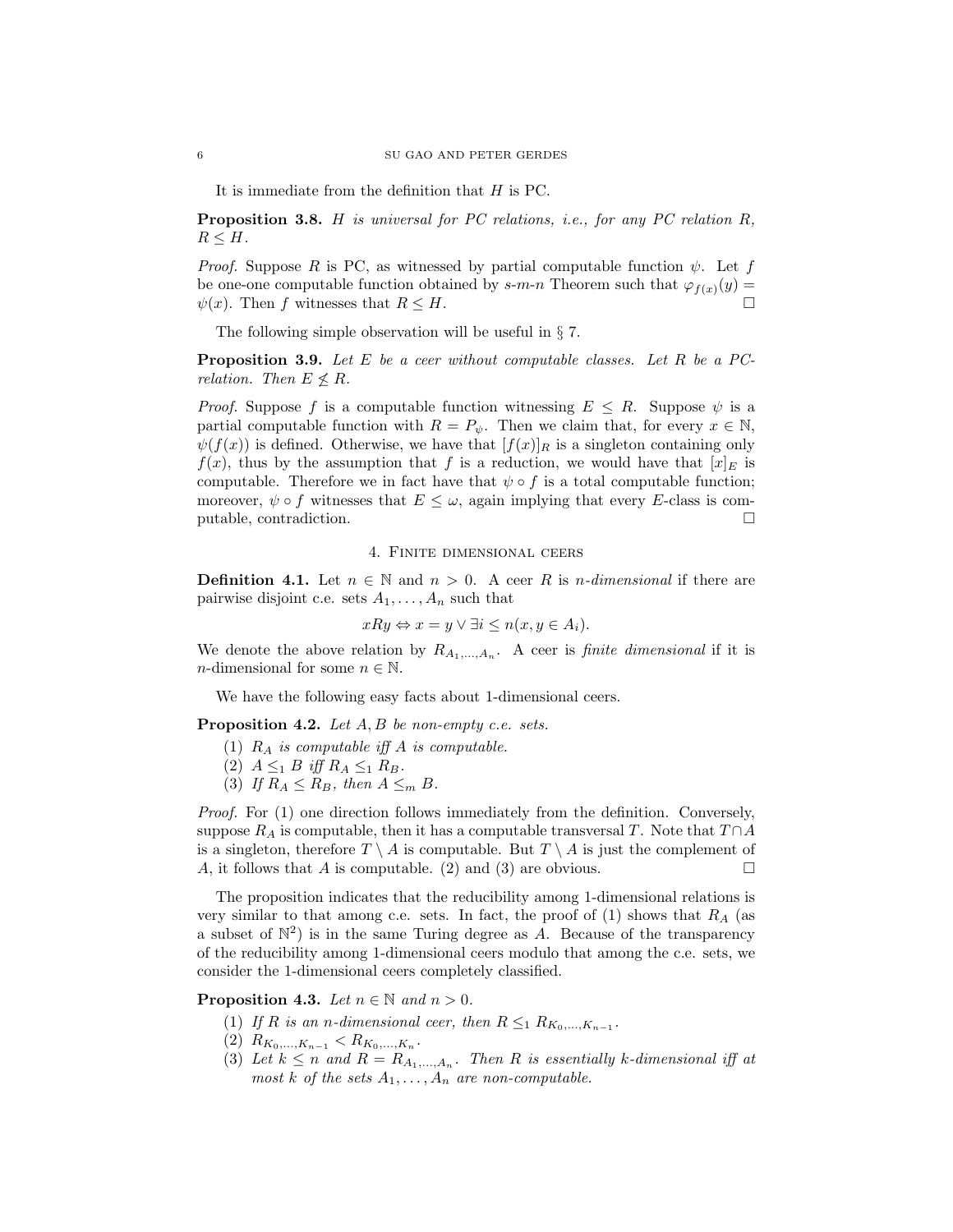*Proof.* First consider (1). Let  $A_0, \ldots, A_{n-1}$  be disjoint c.e. sets. We are to define a reduction to witness  $R_{A_0,...,A_{n-1}} \leq R_{K_0,...,K_{n-1}}$ . First define a partial computable function  $F$  as follows.

$$
F(e, x, y) = \begin{cases} i & \text{if } i < n, x \in A_i \text{ and } y = \varphi_e(x) \\ \uparrow & \text{otherwise} \end{cases}
$$

Let  $s(e, x)$  be a one-one total computable function with  $F(e, x, y) = \varphi_{s(e, x)}(y)$ . Then by the fixed point theorem, let  $e_0$  be such that  $\varphi_{e_0}(x) = s(e_0, x)$ , for all x. Finally let  $f(x) = \varphi_{e_0}(x)$ . Then f is one-one computable. We verify that f is the required reduction. If  $x \in A_i$  for some  $i < n$ , then  $F(e_0, x, f(x)) = i$  by definition of F, which means  $\varphi_{s(e_0,x)}(f(x)) = \varphi_{f(x)}(f(x)) = i$ , or  $f(x) \in K_i$ . If  $x \notin A_i$  for any  $i < n$ , then by the definition of F,  $F(e_0, x, f(x))$ <sup> $\uparrow$ </sup>, which means  $f(x) \notin K_i$  for any  $i < n$ .

For (2), note first that it follows from (1) that  $R_{K_0,...,K_{n-1}} \leq R_{K_0,...,K_n}$ . To see that  $R_{K_0,...,K_n} \nleq R_{K_0,...,K_{n-1}}$ , just note that for any reduction function h there is some  $i \leq n$  such that h sends the class  $K_i$  to a single element. This implies that  $K_i$  is computable, a contradiction.

(3) can be shown by a similar argument as in the last paragraph.  $\square$ 

The proposition establishes a hierarchy for finite dimensional ceers with a universal relation in each level.

At this point it is natural to ask whether the identity relation is reducible to all non-computable ceers. We prove that this is not the case. Furthermore, we completely characterize those finite dimensional ceers to which the identity relation is reducible. Recall the definition of simple sets by Post.

**Definition 4.4.** An c.e. set  $A \subseteq \mathbb{N}$  is *simple* if

- (a) the complement of A is infinite, and
- (b) for any infinite c.e. set  $B \subseteq \mathbb{N}, A \cap B \neq \emptyset$ .

It is well known that simple sets exist and that none of them is  $m$ -complete among the c.e. sets.

**Proposition 4.5.** Let  $A_1, \ldots, A_n$  be disjoint c.e. sets the complement of whose union is infinite. Then

 $\omega \leq R_{A_1,...,A_n} \Leftrightarrow A_1 \cup \cdots \cup A_n$  is not simple.

*Proof.* Let  $A = \bigcup_{i \leq n} A_i$ . Suppose f witness the reduction  $\omega \leq R_{A_1,...,A_n}$ . Let S be the range of f. Then  $S \cap A$  contains at most n elements. It follows that  $S \setminus A$ is an infinite c.e. set. Therefore  $A$  is not simple. Conversely, if  $A$  is not simple, then its complement contains an infinite c.e. set. Let  $f$  be a computable function enumerating this set. Then f is a reduction from  $\omega$  to  $R_{A_1,...,A_n}$ . . — Первый профессиональный стандарт и профессиональный стандарт и профессиональный стандарт и профессиональны<br>В собстановки профессиональный стандарт и профессиональный стандарт и профессиональный стандарт и профессионал

Next let us remark that all finite dimensional ceers are PC.

Proposition 4.6. All finite dimensional ceers are PC.

*Proof.* Let  $A_1, \ldots, A_n$  be disjoint c.e. sets. Then  $R_{A_1, \ldots, A_n}$  is PC as witnessed by the following partial computable function  $\psi$ , defined by

$$
\psi(x) = \begin{cases} i & \text{if } x \in A_i \\ \uparrow & \text{otherwise} \end{cases}
$$

 $\Box$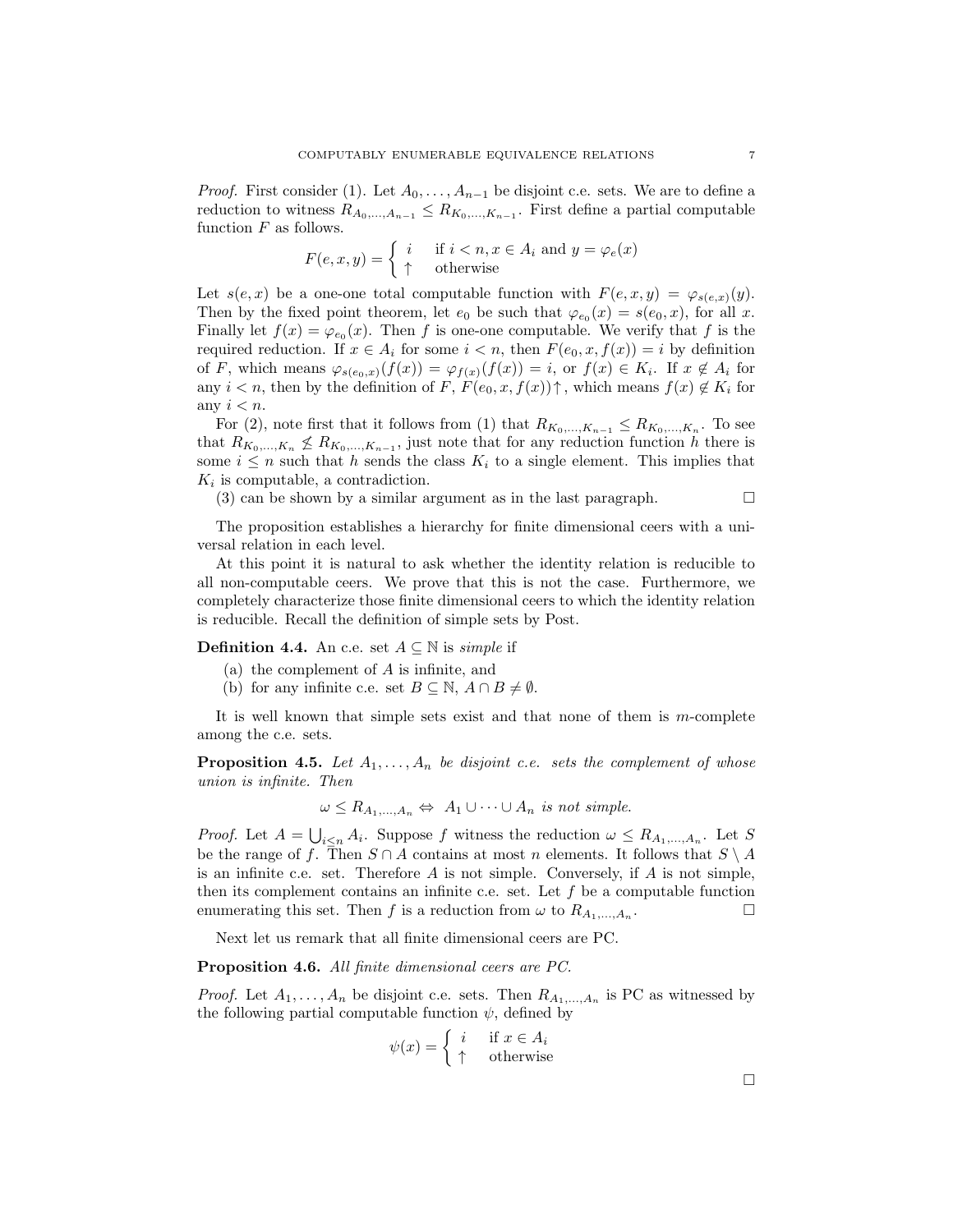<span id="page-7-0"></span>Thus the halting equivalence  $H$  is an upper bound for all finite dimensional ceers in the reducibility order. In fact, the definitions suggest that  $H$  is quite a natural limit for all  $R_{K_0,\dots,K_n}$ . Nevertheless, it is not clear whether H is a least upper bound.

We are now ready to show that reducibility and bi-reducibility among ceers are  $\Sigma_3$ -complete.

**Proposition 4.7.** The set  $\{e \mid R_e \leq \omega\}$  is  $\Sigma_3$ -complete.

*Proof.* It is well known that the set Comp=  $\{i | W_i \text{ is computable}\}$  is  $\Sigma_3$ -complete (see [\[9\]](#page-25-9) Theorem 14-XVI). For each  $i \in \mathbb{N}$ , consider the one-dimensional ceer  $R_{W_i}$ . It is obvious that  $R_{W_i} \leq \omega$  iff  $R_{W_i}$  is computable iff  $W_i$  is computable. Moreover, it is easy to see that there is a computable function f such that  $R_{f(i)} = R_{W_i}$ . Therefore Comp is reducible to the set in question.

This immediately gives the  $\Sigma_3$ -completeness of reducibility and bi-reducibility.

Corollary 4.8. The reducibility and bi-reducibility among ceers is  $\Sigma_3$ -complete.

Proof. The assertion about reducibility follows trivially from the above proposition. For bi-reducibility consider, for each  $i \in \mathbb{N}$ , the one-dimensional ceer  $R_{2W_i}$ , where  $2W_i = \{2x \mid x \in W_i\}.$  Then  $\omega \leq R_{2W_i}$  for every  $i \in \mathbb{N}$ . Moreover,  $R_{2W_i} \leq \omega$  iff  $2W_i$  is computable iff  $W_i$  is computable. We thus have that the set  $\{e|R_e \equiv \omega\}$  is  $\Sigma_3$ -complete.

Next we consider the complexity of various other sets arising from the reducibility of ceers.

**Lemma 4.9.** The index set  $\{e \mid \exists i(\ W_i \text{ is infinite and } W_i \cap W_e = \emptyset)\}$  is  $\Sigma_3$ -complete.

*Proof.* It is well known that the set  $\{e \mid W_e \text{ is simple}\}\$ is  $\Pi_3$ -complete. A proof of this can be found in [\[9\]](#page-25-9) Exercise 14-31, which uses eventually a theorem of Dekker ([\[9\]](#page-25-9) Theorem 9-XVI). Note that Dekker's proof effectively shows that there is a computable function f such that, for any x,  $W_{f(x)}$  is co-infinite, and  $W_x$  is not computable if  $W_{f(x)}$  is simple (in fact hypersimple). This reduction function f witnesses that Comp is reducible to our set in question.  $\Box$ 

**Proposition 4.10.** The set  $\{e | \omega \le R_e\}$  is  $\Sigma_3$ -complete.

*Proof.* This now follows easily from Proposition 4.5 and Lemma 4.9.

By similar proofs we obtain the following results.

**Proposition 4.11.** The following index sets are  $\Sigma_3$ -complete:

- (1)  $\{e \mid R_e \leq R_A\}$  and  $\{e \mid R_e \equiv R_A\}$ , where  $A \subseteq \mathbb{N}$  is non-empty, c.e., not simple and has infinite complement.
- (2)  $\{e \mid R_e \text{ is essentially } n\text{-dimensional}\}, \text{ where } n > 0.$
- (3)  $\{e \mid R_e \text{ is essentially universal } n\text{-dimensional}\}, \text{ where } n > 0.$
- (4)  $\{e \mid R_e \text{ is essentially finite dimensional}\}.$

*Proof.* Let us sketch the proof for  $(1)$ ; the other parts are similar. Let A be as given and C be a computable infinite subset of  $N \setminus A$ . Fix a computable bijection  $\theta$  from N onto C. For each e consider the 2-dimensional ceer  $R_{A,\theta(W_e)}$ . By Proposition 4.3 it is easy to see that  $R_{A,\theta(W_e)} \leq R_A$  iff  $W_e$  is computable, and when this happens we also have  $R_{A,\theta(W_e)} \equiv R_A$ . Similar to the proof of Proposition 4.7 we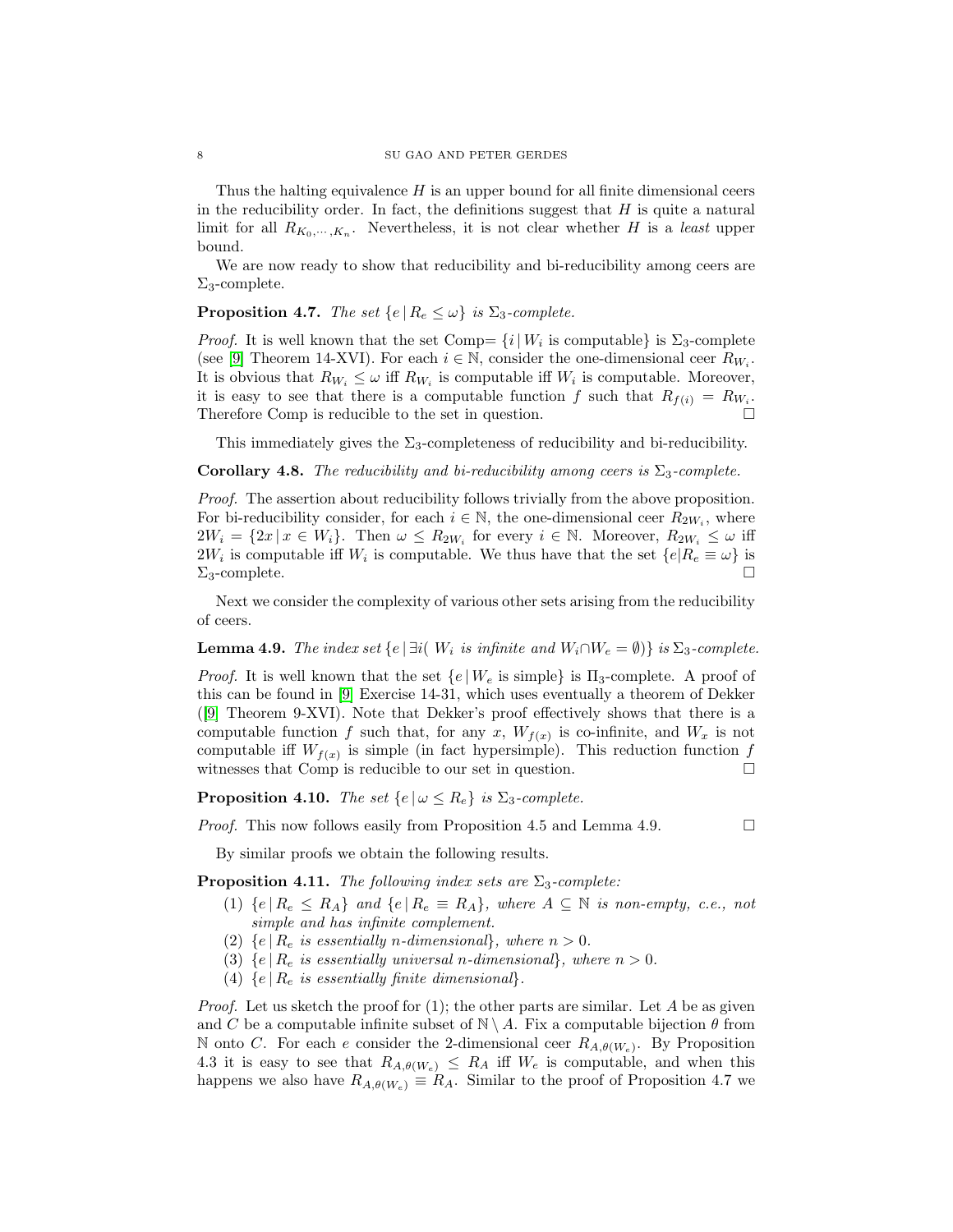can then construct reductions from Comp to the index sets  $\{e | R_e \leq R_A\}$  and  ${e \mid R_e \equiv R_A}.$ 

## 5. FC relations and CC relations

<span id="page-8-0"></span>Since ceers with only finitely many equivalence classes are not very interesting in terms of reducibility, we call such relations trivial.

**Definition 5.1.** A ceer R is  $FC$  (standing for *finite classes*) if all of its equivalence classes are finite. R is  $CC$  (for *computable classes*) if all of its equivalence classes are computable.

Let us summarize some basic facts.

#### Proposition 5.2.

- (1) All FC relations are CC.
- (2) If  $R_1 \leq R_2$  and  $R_2$  is CC, then  $R_1$  is CC.
- (3) If  $R$  is a PC-relation whose every equivalence class is non-trivial, then  $R$  is computable. Therefore, there are CC relations which are not PC. In fact, for each non-computable PC-relation R there is  $S \equiv R$  such that S is not PC.
- (4) For each FC relation R there is  $S \equiv R$  such that S is not FC.

*Proof.*  $(1),(2)$  and the first part of  $(3)$  are obvious. For the second part of  $(3)$  and  $(4)$  define S by

$$
\langle x, u \rangle S \langle y, v \rangle \Leftrightarrow xRy,
$$

then every equivalence class of S is infinite, and it is easy to see that  $S \equiv R$ .  $\Box$ 

We have the following non-reducibility result between finite dimensional relations and CC relations.

**Proposition 5.3.** Let R be a non-computable finite dimensional ceer and S be a non-computable CC relation. Then  $R \nleq S$  and  $S \nleq R$ .

*Proof.* Note the general fact: if  $R_1 \leq R_2$  via f and  $[y]_{R_2}$  is computable, then the preimage set  $C = \{x \mid f(x)R_2y\}$  is also computable. In fact, either C is empty or C is a single R<sub>1</sub>-equivalence class. Moreover  $C \leq_m [y]_{R_2}$  via f. Let R and S be given as in the hypothesis. Then  $R \nleq S$  is an immediate consequence of the above fact. For  $S \nleq R$ , suppose  $R = R_{A_1,...,A_n}$  where  $A_1,...,A_n$  are disjoint c.e. non-computable. Assume that f witnesses  $S \leq R$  and suppose  $B = \{f(x) | x \in \mathbb{N}\}.$ Let  $A = \bigcup_{i \leq n} A_i$ . If  $B \cap A = \emptyset$ , then f is in fact a witness for  $S \leq \omega$ , contradicting the hypothesis that S is non-computable. Otherwise, let  $C_1, \ldots, C_k$   $(k \leq n)$  be the S-equivalence classes with  $f(x) \in A_i$  for  $i \leq k$  and  $x \in C_i$ . Choose arbitrary elements  $y_i \in A_i$  for  $i \leq k$  and define

$$
g(x) = \begin{cases} y_i & \text{if } i \le k \text{ and } x \in C_i \\ f(x) & \text{otherwise} \end{cases}
$$

Then g witnesses that  $S \leq \omega$ , again contradicting the hypothesis that S is non- $\Box$  computable.

We next consider the question of when  $\omega \leq R$  for an FC relation R.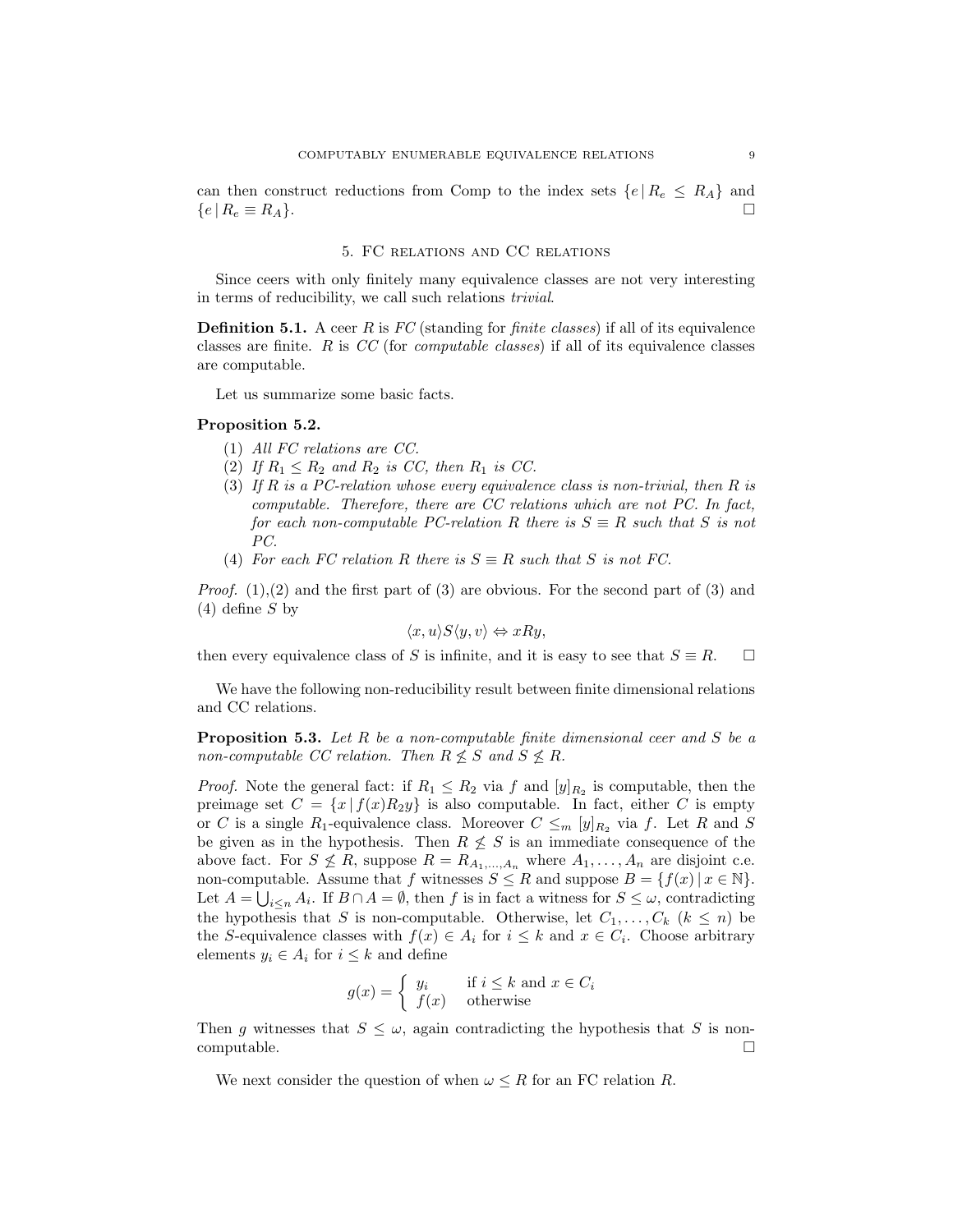**Definition 5.4.** For an c.e. set  $A \subseteq \mathbb{N}$ , let  $F_A$  be the equivalence relation defined by

$$
xF_Ay \Leftrightarrow x = y \lor \forall z (\min(x, y) \le z \le \max(x, y) \to z \in A), \text{ for } x, y \in \mathbb{N}.
$$

Then  $F_A$  is a ceer.

If  $A$  is an c.e. set whose complement is infinite, then  $F_A$  is an FC relation. In analogy with the result of preceding section we have the following proposition. Let us recall the definition of hypersimple sets, also due to Post.

## Definition 5.5.

- (a) Let  $A \subseteq \mathbb{N}$  be an infinite set and f a total function on  $\mathbb{N}$ . We say that f majorizes A if, letting  $z_0, z_1, \ldots$  be the enumeration of A in strictly increasing order, we have that  $(\forall n) f(n) \geq z_n$ .
- (b) An c.e. set  $A \subseteq \mathbb{N}$  is *hypersimple* if the complement of A is infinite and there is no computable f such that f majorizes  $\mathbb{N} \setminus A$ .

**Proposition 5.6.** Let  $A \subseteq \mathbb{N}$  be an c.e. set whose complement is infinite. Then

 $\omega \leq F_A \Leftrightarrow A$  is not hypersimple.

*Proof.* Suppose f witnesses that  $\omega \leq F_A$ . Then define by recursion a function g as follows.

$$
g(0) = f(0),
$$
  
 
$$
g(n+1) = f(x),
$$
 where *x* is the least with  $f(x) > g(n)$ .

Since the complement of A is infinite, g is total computable. Letting  $h(n) = g(n+1)$ , then h majorizes  $\mathbb{N} \setminus A$ , therefore A is not hypersimple. Conversely, if A is not hypersimple, let h be a computable function majorizing  $\mathbb{N} \setminus A$  and let  $z_0, z_1, \ldots$ be an enumeration of  $N \setminus A$  in strictly increasing order. We define a computable function f enumerating an infinite set of pairwise inequivalent elements of  $F_A$ , then f witnesses that  $\omega \leq F_A$ . Let

$$
f(0) = 0, \n f(n+1) = h(f(n)).
$$

Then  $f(n) \leq z_{f(n)} < h(f(n)) = f(n+1)$ . Since  $z_{f(n)} \notin A$ , by definition of  $F_A$  we have that  $f(n)$  and  $f(n + 1)$  are inequivalent.

The following results concern the complexity of being FC, essentially FC and CC.

**Lemma 5.7.** There is a computable function f such that, for any  $x \in \mathbb{N}$ ,

$$
W_x
$$
 is co-finite  $\Rightarrow$   $R_{f(x)}$  is not CC, and  
 $W_x$  is co-infinite  $\Rightarrow$   $R_{f(x)}$  is FC.

*Proof.* Given an c.e. set W define a ceer  $R^W$  by

$$
xRy \Leftrightarrow x = y \lor (\forall z (\min(x, y) \le z \le \max(x, y) \to z \in W) \land x, y \in K).
$$

Then if W is co-finite R is a finite modification of  $R_K$ , hence R is not CC. If W is co-infinite then R is obviously FC.  $\Box$ 

# Proposition 5.8.

- (1) The set  $\{e \mid R_e \text{ is } FC\}$  is  $\Pi_3$ -complete.
- (2) The set  $\{e \mid R_e \text{ is essentially } FC\}$  is  $\Pi_3$ -hard.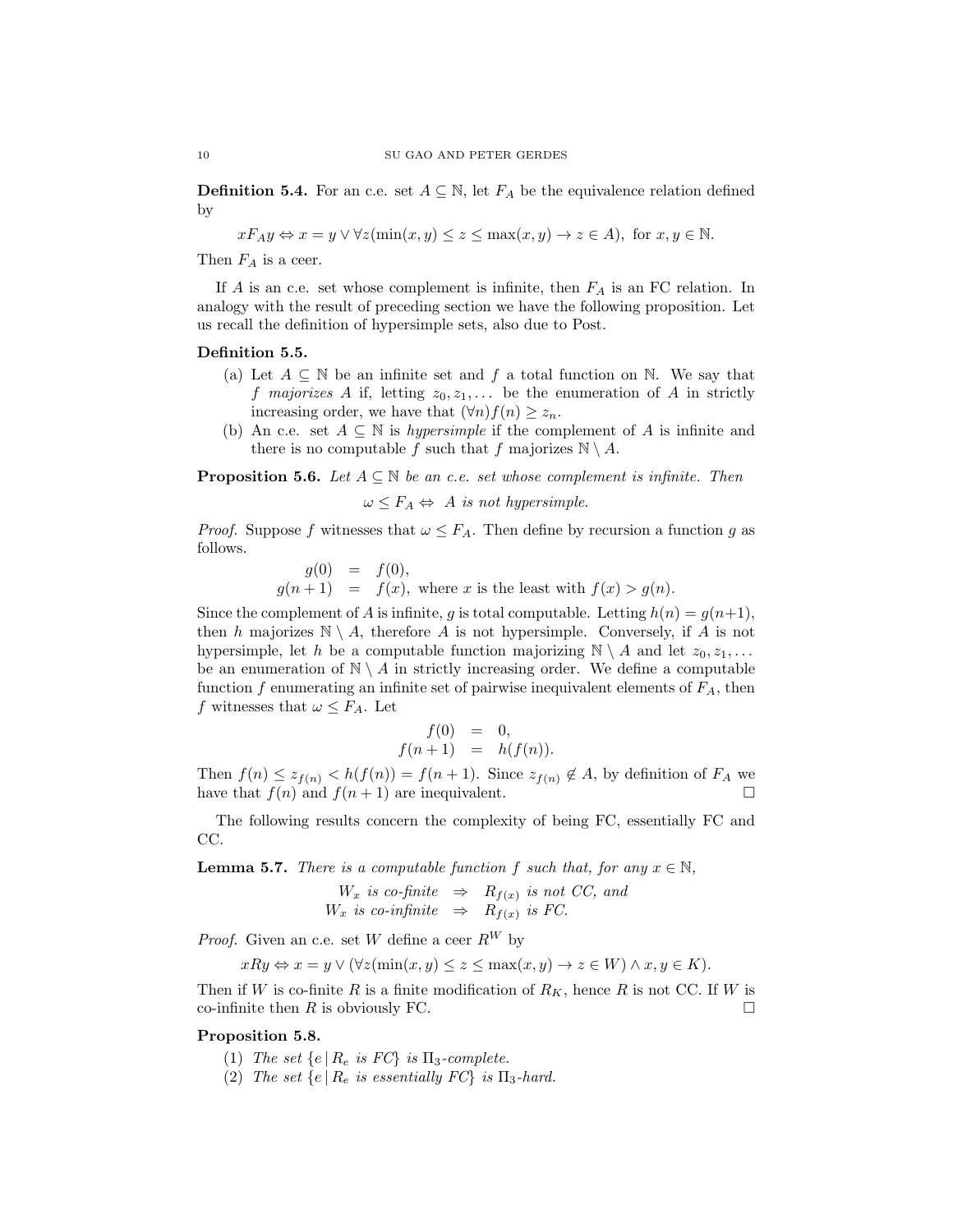Proof. These follow from the preceding lemma and some additional observations. First of all, note that the set  $\{e \mid W_e \text{ is co-finite}\}$  is known to be  $\Sigma_3$ -complete. Then, for (1) just note that being FC is  $\Pi_3$ . For (2) note that if R is not CC, then R is not essentially FC.

Lemma 5.9. The set  $\{e \mid \forall x \{y \mid \langle x, y \rangle \in W_e\}$  is computable} is  $\Pi_4$ -complete.

*Proof.* Denote the set by X. X is obviously  $\Pi_4$ . To see that it is  $\Pi_4$ -complete, let A be an arbitrary  $\Pi_4$  set and let  $B \in \Sigma_3$  be such that

$$
x \in A \Leftrightarrow \forall y(\langle x, y \rangle \in B), \text{ for all } x.
$$

Let f be a reduction function from B to Comp. Define a computable function  $q$ such that, for any  $e, x, y \in \mathbb{N}$ ,

$$
\langle y, x \rangle \in W_{g(e)} \Leftrightarrow x \in W_{f(\langle e, y \rangle)}.
$$

Then for any  $e \in \mathbb{N}$ ,

$$
e \in A \Leftrightarrow \forall y (\langle e, y \rangle \in B)
$$
  
\n
$$
\Leftrightarrow \forall y (f (\langle e, y \rangle) \in \text{Comp})
$$
  
\n
$$
\Leftrightarrow \forall y (W_{f (\langle e, y \rangle)} \text{ is computable})
$$
  
\n
$$
\Leftrightarrow \forall y ( \text{ the set } \{x \mid \langle y, x \rangle \in W_{g(e)} \} \text{ is computable})
$$
  
\n
$$
\Leftrightarrow g(e) \in X
$$

This shows that  $A \leq_m X$ . Since A is arbitrary, X is  $\Pi_4$ -complete.

**Proposition 5.10.** The set  $\{e \mid R_e \text{ is CC}\}\$ is  $\Pi_4\text{-complete.}$ 

*Proof.* A straightforward computation shows that it is  $\Pi_4$ . To see that it is  $\Pi_4$ complete, for any c.e. set W define a ceer  $R^W$  by

$$
\langle x, y \rangle R^W \langle x, z \rangle \Leftrightarrow y = z \vee (\langle x, y \rangle, \langle x, z \rangle \in W)
$$

for any  $x, y, z \in \mathbb{N}$ . Let X be the index set in the preceding lemma. Then  $e \in X$  iff the relation  $R^{W_e}$  is CC. is CC.

## Corollary 5.11.

- (1) There is no universal FC relation.
- (2) There is no universal CC relation.
- (3) There is an CC relation which is not essentially FC.

*Proof.* For  $(1)$  and  $(2)$  note that if there were a universal FC or CC relation, then being essentially FC or being CC would be  $\Sigma_3$ , contradicting Proposition 5.8(2) and Proposition 5.10. For (3), if every CC relation were essentially FC, then the sets  $\{e \mid R_e \text{ is CC}\}\$ and  $\{e \mid R_e \text{ is essentially FC}\}\$  would be the same. But this is impossible since the former is  $\Pi_4$ -complete and the latter is  $\Sigma_4$ .

Part (3) of this corollary asserts the abstract existence of some ceers of which we do not yet have any constructed example.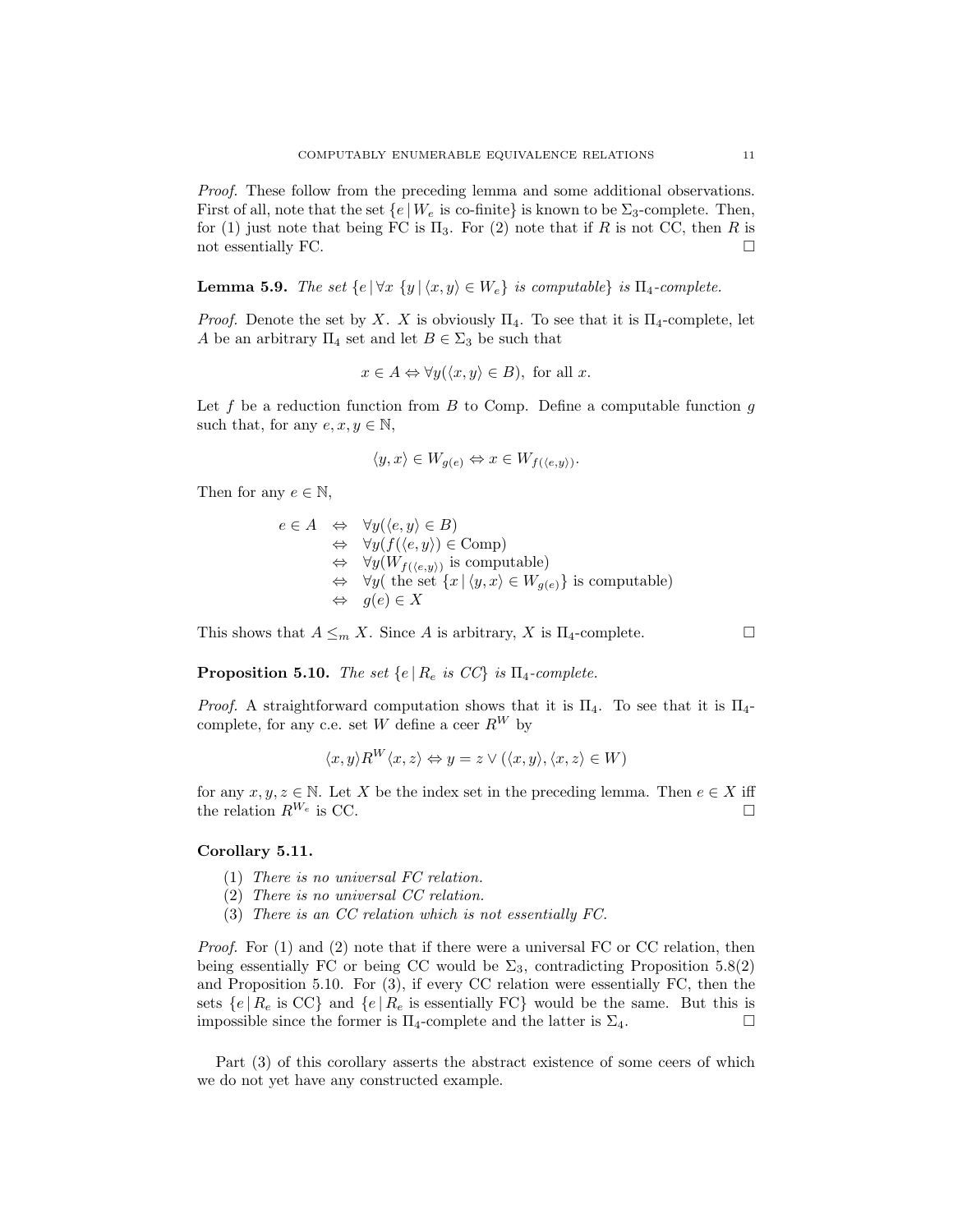#### <span id="page-11-0"></span>12 SU GAO AND PETER GERDES

#### 6. Bounded relations

**Definition 6.1.** For  $k \in \mathbb{N}$  and  $k > 0$ , we say that R is k-bounded if every Requivalence class contains at most  $k$  elements.  $R$  is *bounded* if it is  $k$ -bounded for some  $k \in \mathbb{N}$ .

The following theorem shows that  $\omega \leq R$  for all bounded relations R but there is no uniform effective way to find the reduction.

#### Theorem 6.2.

- (1) If R is a bounded relation, then  $\omega \leq R$ .
- (2) Let  $k \in \mathbb{N}$  and  $k > 1$ . There is no partial computable function  $\rho(e, x)$  such that, whenever  $R_e$  is a k-bounded ceer then  $\rho(e, x) \downarrow$ , for all  $x \in \mathbb{N}$  and  $\rho(e, \cdot)$  witnesses the reduction from  $\omega$  to  $R_e$ .

*Proof.* (1) Suppose R is k-bounded. For each  $i \leq k$ , let  $N_i$  be the number of Requivalence classes containing exactly i many elements. Since  $\sum_{i\leq k} N_i = \infty$ , there is a biggest  $l \leq k$  such that  $N_l = \infty$ . Let F be the set of all elements whose Requivalence class has more than l elements. Then F is a finite set. Now let  $\Gamma$  be an enumeration of the pairs of elements in  $R$ . We define a computable reduction from  $\omega$  to R by listing an infinite set of pairwise non-R-equivalent elements by stages. At stage n suppose a finite set  $A_n$  of pairwise inequivalent elements has been listed. Then carry out the *n*-th stage of  $\Gamma$  and enumerate a pair  $(x, y)$ . If  $x \notin F$  and there have been l elements enumerated in  $[x]_R$  by Γ, then we know that these l elements form exactly  $[x]_R$ . In this situation list the smallest element of  $[x]_R$ , provided that it has not been listed before, and go on to the next stage. In the situation that the above conditions are not fulfilled, do nothing and go on to the next stage. From our assumption that  $N_l = \infty$  it follows that this procedure would produce infinitely many elements, and from the construction they are pairwise inequivalent. This finishes the proof for (1).

For  $(2)$ , it suffices to show the conclusion for  $k = 2$ . Toward a contradiction, assume there is such a partial computable function  $\rho$ . Let s be a computable function such that for any e the ceer  $R_{s(e)}$  is given by

$$
xR_{s(e)}y \Leftrightarrow x = y \vee (x = \rho(e, 0) \downarrow \wedge y = \rho(e, 1) \downarrow) \vee (x = \rho(e, 1) \downarrow \wedge y = \rho(e, 0) \downarrow),
$$

for  $x, y \in \mathbb{N}$ . It is obvious that  $R_{s(e)}$  is 2-bounded for any e. Now by the fixed point theorem there is some  $e_0$  such that  $W_{e_0} = W_{s(e_0)}$ . For this  $e_0$  we have that  $R_{e_0} = R_{s(e_0)}$ . Since  $R_{s(e)}$  is always 2-bounded, it follows that  $R_{e_0}$  is 2bounded and that for all x,  $\rho(e_0, x) \downarrow$ . But then by the definition of  $R_{s(e_0)}$  we have that  $\rho(e_0, 0)R_{s(e_0)}\rho(e_0, 1)$ , which implies that  $\rho(e_0, 0)R_{e_0}\rho(e_0, 1)$ , which is a contradiction to our assumption that  $\rho(e_0, \cdot)$  witnesses a reduction from  $\omega$  to  $R_{e_0}$ .  $\Box$ 

Fix  $k > 1$ . Note that there is a computable enumeration of all k-bounded relations. A canonical enumeration can be given as follows. For an index  $e$ , let  $R_e$ be the e-th ceer in the canonical enumeration of all ceers. We modify  $R_e$  by omitting any pair in its enumeration which would give rise to an equivalence class of size > k. Denote this resulting k-bounded relation by  $B_e^k$ . Then  ${B_e^k}_{e \in \omega}$  enumerates exactly all k-bounded relations.

For each  $k > 1$ , define a ceer  $B_{\infty}^{k}$  by

$$
\langle x, z \rangle B_{\infty}^k \langle y, z \rangle \Leftrightarrow x B_z^k y, \text{ for } x, y, z \in \mathbb{N}.
$$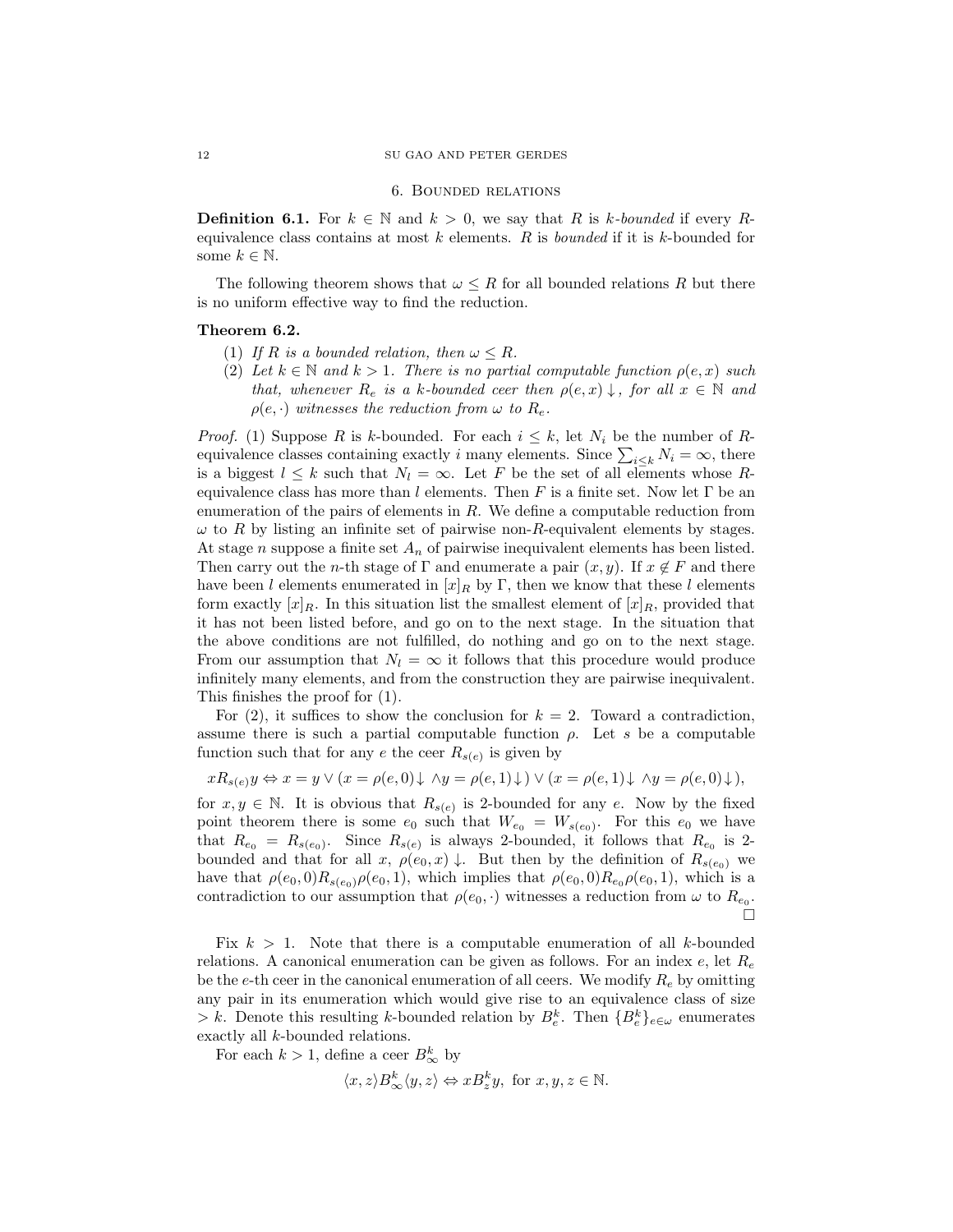Then  $B_{\infty}^{k}$  is k-bounded and is in fact universal for all k-bounded relations, i.e., if R is an arbitrary k-bounded relation, then  $R \leq B_{\infty}^k$ .

The following theorem establishes a hierarchy for bounded relations in analogy with the hierarchy of finite dimensional relations.

**Theorem 6.3** (Bounded Hierarchy Theorem). For any  $k > 0$ ,  $B_{\infty}^k < B_{\infty}^{k+1}$ .

*Proof.* It suffices to show that there is a  $k+1$ -bounded relation which is not essentially k-bounded. For this, let  $A$  be a non-computable c.e. set and define a ceer  $R$ by

$$
\langle x, i \rangle R \langle x, j \rangle \Leftrightarrow i = j \lor (i, j \le k \land x \in A),
$$

for  $x, i, j \in \mathbb{N}$ . Then R is  $k + 1$ -bounded.

Now assume  $R$  is essentially  $k$ -bounded, i.e., there are computable function  $f$ and k-bounded relation S such that  $R \leq S$  via f. Then we have

$$
x \in A \Leftrightarrow \exists i, j \le k (i \ne j \land f(\langle x, i \rangle) = f(\langle x, j \rangle)).
$$

In fact, if  $x \in A$ , then  $[\langle x, 0 \rangle]_R$  has  $k + 1$  elements; and since f is a reduction, it must map the  $k + 1$  elements into some single S-class, which only has at most k-elements. On the other hand, if  $x \notin A$ , then the elements  $\langle x, i \rangle$  are pairwise  $R$ -inequivalent; again by that  $f$  is a reduction, it follows that the statement on the right hand side cannot happen. Now the statement gives a computable definition for A, a contradiction to our hypothesis that A is non-computable.  $\Box$ 

The idea of the above proof can be used to show that there are FC relations which are not essentially bounded.

Proposition 6.4. There are FC relations which are not essentially bounded.

*Proof.* Again let A be a non-computable c.e. set and define a ceer R by a slight modification to the previous definition, as follows. Let

$$
\langle x, i \rangle R \langle x, j \rangle \Leftrightarrow i = j \lor (i, j \le x \land x \in A),
$$

for  $x, i, j \in \mathbb{N}$ . It is easy to see that R is FC.

Now assume  $R$  is essentially k-bounded and let  $f$  be a computable reduction function witnessing this. Then by the same argument as before, we have that for  $x > k$ ,

$$
x \in A \Leftrightarrow \exists i, j \le x (i \ne j \land f(\langle x, i \rangle) = f(\langle x, j \rangle)),
$$

which gives again a computable definition for  $A$ , a contradiction.  $\Box$ 

This proposition is also a corollary of Proposition 5.8 (1) and the fact that being essentially bounded is  $\Sigma_3$ . But of course, the construction here makes the proof more favorable than the abstract comparison of the complexities. Results in § 8 will show that if  $A$  is hypersimple, then the FC relation  $F_A$  defined in Definition 5.4 is not essentially bounded. This provides another proof of Proposition 6.4.

Similar to Proposition 4.11, we can characterize the complexity of various index sets related to boundedness.

**Proposition 6.5.** The following index sets are  $\Sigma_3$ -complete:

- (1)  $\{e \mid R_e \text{ is essentially } n\text{-bounded}\}, \text{ where } n > 1.$
- (2)  $\{e \mid R_e \text{ is essentially universal } n\text{-bounded}\}, \text{ where } n > 1.$
- (3)  $\{e \mid R_e \text{ is essentially bounded}\}.$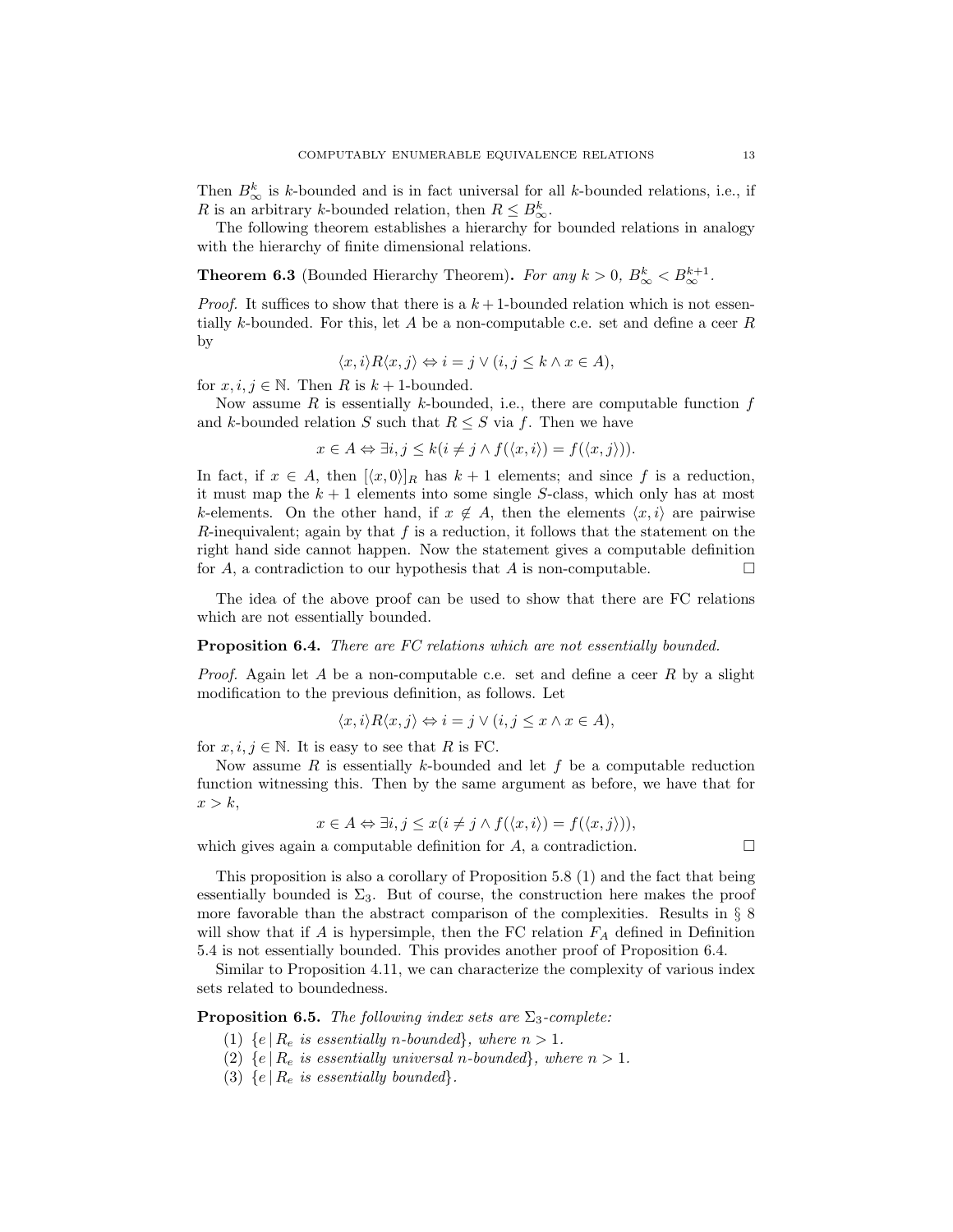The proof is similar to that of Proposition 4.11. It is not clear whether  $\{e \mid B_e^n \equiv$  $B_{\infty}^{n}$  is  $\Sigma_{3}$ -complete for all  $n > 1$ .

Next we further explore the notion of essential boundedness.

**Proposition 6.6.** Let  $k \geq 3$ . Let R be a k-bounded relation such that every equivalence class of R is non-trivial. Then R is essentially  $\lfloor \frac{k}{2} \rfloor$ -bounded. In particular, if  $k = 3$ , then R is computable.

*Proof.* Let  $\Gamma$  be an enumeration of the pairs of distinct elements in R. Without loss of generality assume that at each stage Γ enumerates one pair. For each stage s, let  $D_s$  be the set of all elements appeared in some pair enumerated in  $\Gamma$  before stage s and let  $E_s$  be the equivalence relation on  $D_s$  generated by  $\Gamma$  before stage s. Then we assume also that  $E_{s+1} \neq E_s$  for every s. By our assumption that no R-equivalence class is a singleton,  $\bigcup_s D_s = \mathbb{N}$ . We define a  $\lfloor \frac{k}{2} \rfloor$ -bounded relation S and a reduction  $f$  from  $R$  to  $S$  simultaneously by stages.

At stage 0, let  $S_0 = \omega$  and  $f_0$  be empty. At stage  $s+1$ , suppose we have already defined  $\lfloor \frac{k}{2} \rfloor$ -bounded  $S_s$  on  $D_s$  with  $S_s \subseteq E_s$  and  $f_s$  witnessing a reduction from  $E_s$  to  $S_s$ . Let  $(i, j)$  be the pair given by  $\Gamma$  at stage s. There are four cases.

- (1)  $D_{s+1} = D_s \cup \{i, j\}$ . In this case let  $S_{s+1}$  be the trivial extension of  $S_s$  to the domain  $D_{s+1}$  and let  $f_{s+1} = f_s \cup \{(i, \min(i, j)), (j, \min(i, j))\}.$
- (2)  $D_{s+1} = D_s \cup \{i\}$ . Let C be the  $E_s$ -class of j. Define  $S_{s+1}$  be the trivial extension of  $S_s$  to the domain  $D_{s+1}$  and let  $f_{s+1} = f_s \cup \{(i, \min f_s(C))\}.$
- (3)  $D_{s+1} = D_s \cup \{j\}$ . Similar to Case 2.
- (4)  $D_{s+1} = D_s$ . Let C and D be the  $E_s$ -classes of i and j, respectively. Then  $C \cup D$  is an  $E_{s+1}$ -class. Define  $S_{s+1} = S_s \cup \{(\min f_s(C), \min f_s(D))\}$  and let  $f_{s+1} = f_s$ .

It is easy to see by induction that for each  $S_s$ -class A, there is some  $E_s$ -class C such that  $A \subseteq C$  and that the size of A is less than half of that of C. This guarantees that S is  $\lfloor \frac{k}{2} \rfloor$ -bounded.

A corollary to the proof is that all 3-bounded relations are PC.

**Corollary 6.7.** All 3-bounded relations are PC. In particular,  $B_{\infty}^3 \leq H$ .

*Proof.* Suppose  $R$  is 3-bounded. Use the same proof as above. The relation  $S$ constructed will be just  $\omega$ , since Case 4 never happens. The only difference is that we do not know  $\bigcup_s D_s = \mathbb{N}$  now, corresponding to the situation that f may be only partial computable. But then  $f$  witnesses the definition of  $R$  being PC. For the second assertion, just note that  $H$  is universal for PC relations.

This corollary describes a part of the general relationship between bounded relations and the halting equivalence and its jumps (see § 8). In particular, it is also true that  $B_{\infty}^4 \nleq H$ . We postpone the proof to § 8, where a much more general result is stated and proved.

To consider another generalization of the above results, we define spectra for ceers.

**Definition 6.8.** Let  $R$  be ceer. Then the *spectrum* of  $R$  is the set

 $\operatorname{spec}(R) = \{n \in \mathbb{N} \mid n = |[x]_R| \text{ for some } x \in \mathbb{N}\}.$ 

With this definition, Proposition 6.6 can be restated as follows: If  $R$  is  $k$ -bounded and  $1 \notin \text{spec}(R)$ , then R is essentially  $\lfloor \frac{k}{2} \rfloor$ -bounded. The method above can be modified to show the following general results.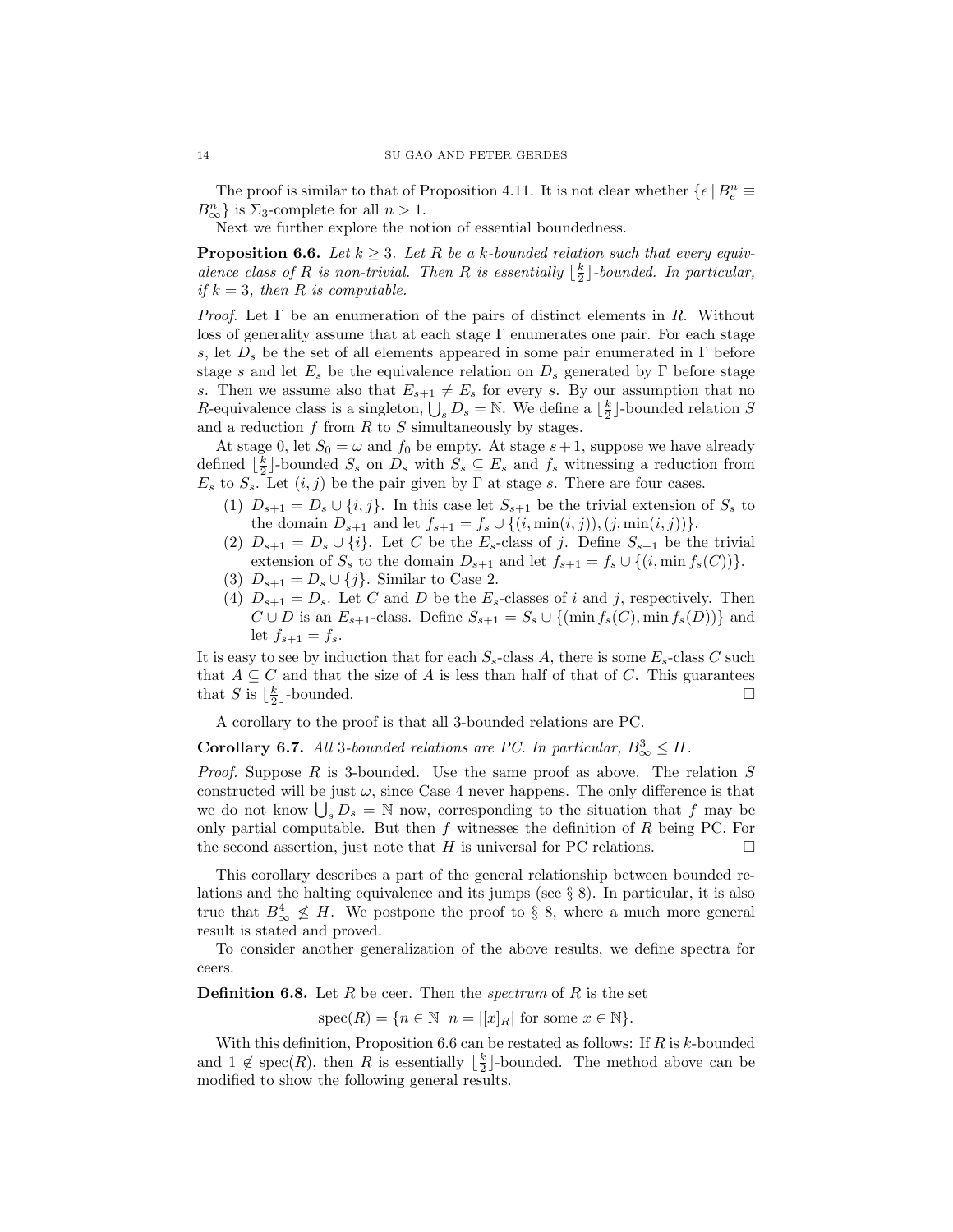<span id="page-14-1"></span>**Theorem 6.9.** Let  $k > 1$  and R be a bounded relation.

- (1) If  $\text{spec}(R) \subseteq [k, n]$  for some  $n \geq k$ , then R is essentially  $\lfloor \frac{n}{k} \rfloor$ -bounded.
- (2) If  $\operatorname{spec}(R) \subseteq \{1\} \cup [k, 2k-1]$ , then R is PC.

*Proof.* The proof of  $(1)$  is a modification of the proof of Proposition 6.6, in which construction no action is taken until an equivalence class of size  $\geq k$  is generated. The proof of (2) is the same as that of Corollary 6.7.  $\Box$ 

Nies [\[7\]](#page-25-5) considered 2-bounded relations and FC relations from a different perspective.

**Definition 6.10.** For equivalence relations  $R_1$  and  $R_2$  on N, let  $R_1 \vee R_2$  denote the *join* of  $R_1$  and  $R_2$ , which is the smallest equivalence relation containing both  $R_1$  and  $R_2$ .

Nies proved a Join Theorem which states that for any ceer  $R$  there are 2-bounded relations  $R_1$  and  $R_2$  such that  $R = R_1 \vee R_2$  and  $R_1 \cap R_2 = \omega$ .

# 7. The saturation jump operator

<span id="page-14-0"></span>Throughout this section we will consider equivalence relations defined on the set of all finite subsets of N, or in usual notation, on  $[N]^{<\omega}$ . There is a computable bijection between  $[N]^{<\omega}$  and N, therefore we continue to regard the universe of our equivalence relations to be formally N. However, it turns out to be less confusing to work with the space  $[N]^{<\omega}$  for the equivalence relations we are to define in this section.

**Definition 7.1.** Let R be a ceer on N and let  $X \subseteq N$ . The R-saturation of X is defined by

$$
[X]_R = \{ y \in \mathbb{N} \mid \exists x \in X(xRy) \}.
$$

**Definition 7.2.** Let R be a ceer on N. The *saturation jump* of R, denoted by  $R^+$ , is an equivalence relation on  $[N]^{<\omega}$  defined by

$$
xR^+y \Leftrightarrow [x]_R = [y]_R.
$$

For  $n \in \mathbb{N}$ , the *n*-th saturation jump of R is inductively defined by

$$
R^{0+} = R
$$
  
\n
$$
R^{1+} = R^{+}
$$
  
\n
$$
R^{(n+1)+} = (R^{n+})^{+}
$$

Again, formally the universe of each  $R^{n+}$  is N, but it is also natural to indentify the elements as hereditarily finite sets of depth n. For example, the universe of  $R^{2+}$ could then be identified as the collection of finite sets of finite sets.

The reader should be warned about the choice of the word "jump" for the name of the operator. Although it is obvious that  $R \leq R^+$  always holds, it is not true that for any ceer R,  $R < R^+$ . In fact, if R is computable, then so is  $R^+$ . Below let us collect some basic facts about the saturation jump operator.

**Proposition 7.3.** Let E, E<sub>1</sub> and E<sub>2</sub> be arbitrary ceers and  $n \in \mathbb{N}$ .

- (1) If  $E_1 \le E_2$ , then  $E_1^{n+} \le E_2^{n+}$ .
- (2) If E is FC, then so is  $E^{n+}$ .
- (3) If E is CC, then so is  $E^{n+}$ .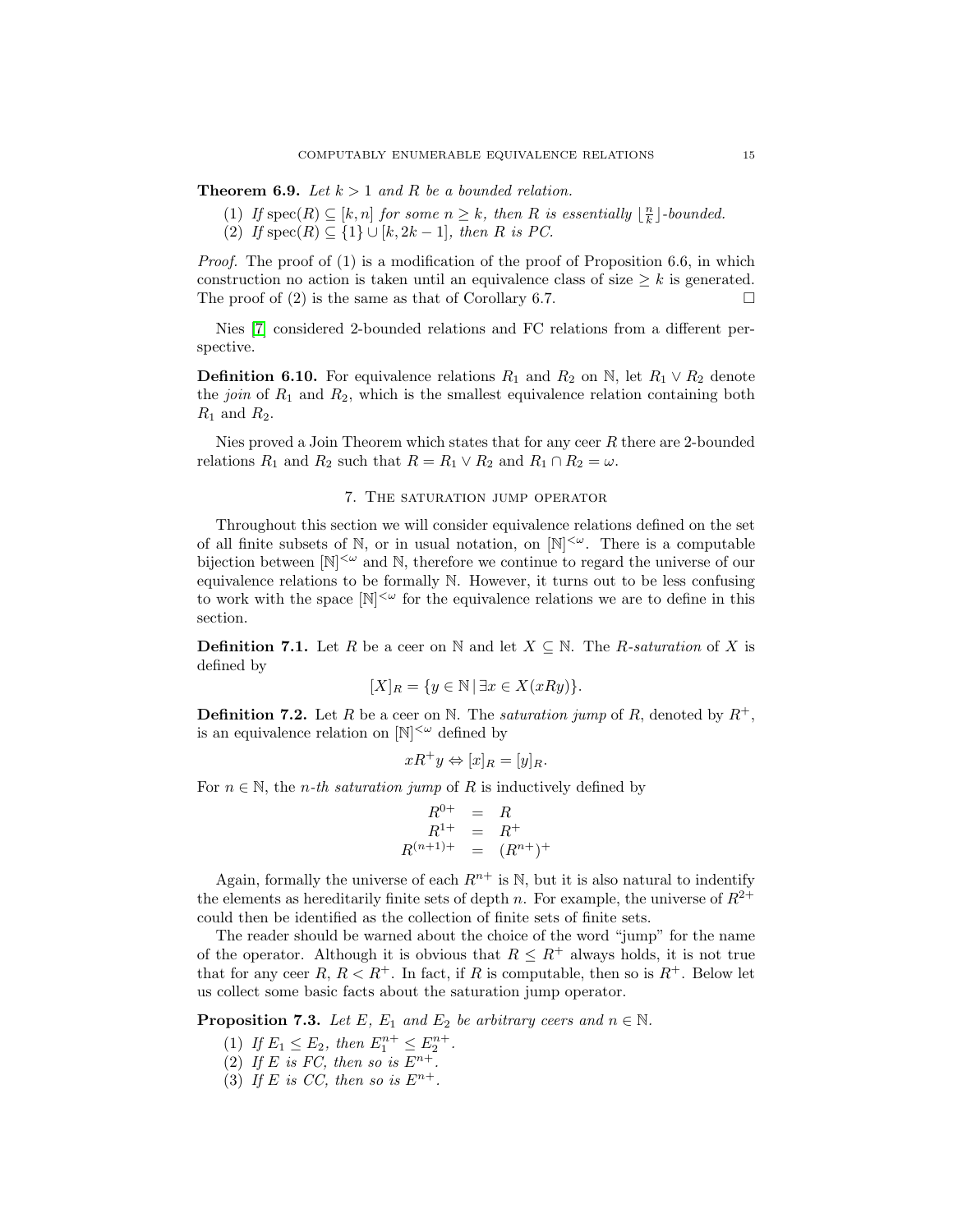- (4) If E has the property that every pair of distinct E-classes are computably separable, then so does  $E^{n+}$ .
- (5) E and  $E^{n+}$  as sets have the same Turing degree.

*Proof.* Without loss of generality assume  $n = 1$ . (1)-(3) and (5) are obvious. For (4), let  $\neg xE^+y$  and assume without loss of generality that  $a \in x$  is such that  $\forall b \in y$ ,  $\neg bEa$ . For each  $b \in y$ , let  $A_b$  be a computable set separating  $[b]_E$  from  $[a]_E$ . Let  $A = \bigcup_{b \in y} A_b$ . Then A is computable. It follows that the set  $\{z \in [\mathbb{N}]^{\leq \omega} | \exists u \in \mathbb{N} \}$  $z(u \notin A)$  is computable and it separates  $[x]_{E^+}$  from  $[y]_{E^+}$ .

Next we consider essentially bounded relations and show that the saturation jump operator behaves properly on these relations.

**Theorem 7.4.** If E is essentially bounded and non-computable, then  $E < E^+$ .

*Proof.* Suppose B is k-bounded and f is computable witnessing that  $E \leq B$ . Assume g witnesses  $E^+ \leq E$ . For notational simplicity we first consider  $k = 2$ . We derive a contradiction by showing that E is computable. Given  $x, y \in \mathbb{N}$ , note that

- $xEy \Leftrightarrow$  at least one pair of  $\{x\}, \{y\}, \{x, y\}$  are  $E^+$ -equivalent
	- $\Leftrightarrow$  all of  $\{x\}, \{y\}, \{x, y\}$  are  $E^+$ -equivalent
	- $\Leftrightarrow$  at least one pair of  $g({x}), g({y}), g({x, y})$  are E-equivalent
	- $\Leftrightarrow$  all of  $g({x}), g({y}), g({x, y})$  are E-equivalent
	- $\Leftrightarrow$  at least one pair of  $f(g({x})), f(g({y})), f(g({x}, y))$  are B-equivalent
	- $\Leftrightarrow$  all of  $f(g(\lbrace x \rbrace)), f(g(\lbrace y \rbrace)), f(g(\lbrace x, y \rbrace))$  are B-equivalent
	- $\Leftrightarrow$  at least one pair of  $f(g(\lbrace x \rbrace)), f(g(\lbrace y \rbrace)), f(g(\lbrace x, y \rbrace))$  are equal

where the last condition is computable. For general  $k$ , note that, by the same argument as above,

$$
xEy \Leftrightarrow \text{ at least one pair of } g(\lbrace x \rbrace), g(\lbrace y \rbrace), g(\lbrace x, y \rbrace) \text{ are } E\text{-equivalent}
$$
\n
$$
\Leftrightarrow \text{ all of } g(\lbrace x \rbrace), g(\lbrace y \rbrace), g(\lbrace x, y \rbrace) \text{ are } E\text{-equivalent}
$$
\n
$$
(\text{letting } z_0 = g(\lbrace x \rbrace), z_1 = g(\lbrace y \rbrace), z_2 = g(\lbrace x, y \rbrace)
$$
\n
$$
\Leftrightarrow \text{ at least one pair of } g(\lbrace z_0 \rbrace), g(\lbrace z_1 \rbrace), g(\lbrace z_2 \rbrace), g(\lbrace z_0, z_1 \rbrace), g(\lbrace z_1, z_2 \rbrace),
$$
\n
$$
g(\lbrace z_0, z_2 \rbrace), g(\lbrace z_0, z_1, z_2 \rbrace) \text{ are } E\text{-equivalent}
$$
\n
$$
\Leftrightarrow \text{ all of } g(\lbrace z_0 \rbrace), g(\lbrace z_1 \rbrace), g(\lbrace z_2 \rbrace), g(\lbrace z_0, z_1 \rbrace), g(\lbrace z_1, z_2 \rbrace),
$$
\n
$$
g(\lbrace z_0, z_2 \rbrace), g(\lbrace z_0, z_1, z_2 \rbrace) \text{ are } E\text{-equivalent}
$$
\n
$$
\Leftrightarrow \dots
$$

When the iteration on the right hand side produces more than  $k$  elements, say,  $w_0, \ldots, w_m$ , where  $m \geq k-1$ , we have that  $xEy$  iff at least one pair of the elements  $f(w_0), \ldots, f(w_m)$  are equal. This shows that E is computable, a contradiction.  $\Box$ 

Next we demonstrate that there are many ceers whose saturation jump is no more complicated. For this we define a general operation  $R^{\omega+}$  for ceer R as follows. First define by induction on n a sequence of ceers  $E_n$  by

$$
\langle x, 0 \rangle E_0 \langle y, 0 \rangle \Leftrightarrow xRy
$$
  

$$
\langle x, i \rangle E_{n+1} \langle y, i \rangle \Leftrightarrow x = y \vee (i \le n \wedge \langle x, i \rangle E_n \langle y, i \rangle) \vee (i = n + 1 \wedge xE_n^+ y)
$$

Eventually define  $R^{\omega+}$  by

$$
xR^{\omega+}y \Leftrightarrow \exists n(xE_ny).
$$

It is then easy to see that  $R^{n+} \leq R^{\omega+}$  for any  $n \in \mathbb{N}$  and that the properties of Proposition 7.3 remain true for  $n = \omega$ .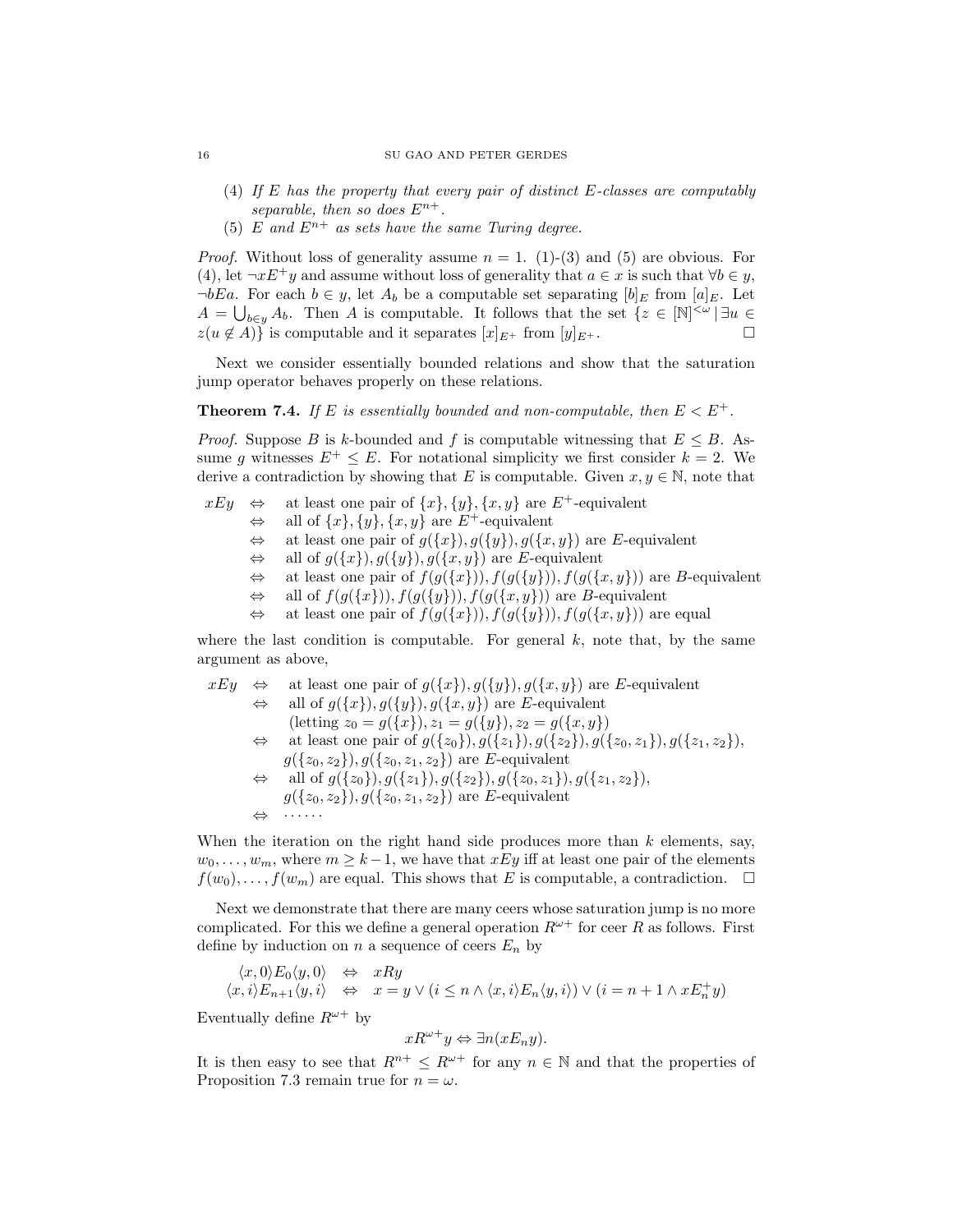**Proposition 7.5.** For any ceer R,  $(R^{\omega+})^+ \equiv R^{\omega+}$ . In particular, there are FC relations R such that  $R^+ \equiv R$ .

*Proof.* Let  $E = R^{\omega +}$ . For each x let  $k_x$  be the largest i such that  $\langle y, i \rangle \in x$  for some y. Define a reduction function f of  $E^+$  to E by  $f(x) = \langle x, k_x + 1 \rangle$ . This f works, since if  $uE^+v$  then  $k_u = k_v$  and hence  $f(u)E_{k_u+1}f(v)$ . On the other hand if  $\neg(uE^+v)$  then either  $k_u \neq k_v$  or else  $\neg(uE_{k_u}v)$ , in either case  $\neg(f(u)Ef(v))$ .  $\Box$ 

The following fact shows that the saturation jump operation is not one-one on bi-reducibility degrees of ceers.

**Proposition 7.6.** There are ceers  $R_1$  and  $R_2$  such that  $R_1 < R_2$  but  $R_1^+ \equiv R_2^+$ .

*Proof.* Let  $R_1$  and  $R_2$  be respectively defined by

$$
\langle x, 0 \rangle R_1 \langle x, 1 \rangle \Leftrightarrow x \in K
$$

and

$$
\langle x, 0 \rangle R_2 \langle x, 1 \rangle R_2 \langle x, 2 \rangle \Leftrightarrow x \in K.
$$

Then  $R_1 \leq R_2$ ,  $R_1$  is 2-bounded and  $R_2$  is not essentially 2-bounded by the proof of Theorem 6.3, hence  $R_2 \nleq R_1$ .

To see that  $R_1^+ \equiv R_2^+$ , it is enough to demonstrate a reduction from  $R_2^+$  to  $R_1^+$ . For this let  $g_1$  and  $g_2$  be two computable functions with the property that  $g_1(x) \neq g_2(y)$ ,  $\forall x, y$  and  $x \in K \Leftrightarrow g_1(x) \in K \Leftrightarrow g_2(x) \in K$ . Such functions are easy to construct. Now define a computable function  $f$  such that

$$
f(\langle x, 0 \rangle) = \{ \langle g_1(x), 0 \rangle, \langle g_2(x), 0 \rangle \},
$$
  
\n
$$
f(\langle x, 1 \rangle) = \{ \langle g_1(x), 0 \rangle, \langle g_2(x), 1 \rangle \},
$$
 and  
\n
$$
f(\langle x, 2 \rangle) = \{ \langle g_1(x), 1 \rangle, \langle g_2(x), 1 \rangle \}.
$$

It is easy to see that  $f$  induces a required reduction.  $\Box$ 

Finally some curious examples of the effect of the saturation jump operator.

**Theorem 7.7.** Let H be the halting equivalence. Then  $H < H^+$ .

*Proof.* We first show that if  $H^+ \leq H$ , then  $H^+$  is PC. Suppose a computable function f witnesses  $H^+ \leq H$  and a partial computable function  $\varphi$  witnesses H is PC. We claim that  $\varphi \circ f$  witnesses that  $H^+$  is PC. For this it is enough to check that for any  $x, y \in [N]^{<\omega}$  with  $\varphi(f(x)) \uparrow$  and  $f(x) = f(y)$ , we have  $x = y$ . By the definition of H, if  $\varphi(f(x))\uparrow$ , then  $[f(x)]_H$  is a singleton. Since f is a reduction, it follows that  $[x]_{H^+}$  is computable. Therefore x, as a finite subset of N, consists only of elements a with  $\varphi_a(a) \uparrow$ . It follows then  $[x]_{H^+}$  is a singleton, thus  $f(x) = f(y)$ implies that  $x = y$ .

Next we show that  $H^+$  is not PC. Assume a partial computable function  $\psi$ witnesses that  $H^+$  is PC. Then if  $x \in [\mathbb{N}]^{<\omega}$  has more than one element in its  $H^+$ class, we have  $\psi(x)\downarrow$ . Now pick an arbitrary element  $a \in K_0$ , i.e., with  $\varphi_a(a)\downarrow = 0$ . Let  $b = \psi({a})$ . Consider the function f defined by  $f(i) = \psi({a}, i)$ , for  $i \in \mathbb{N}$ . Then f is a total computable function. Moreover,  $i \in K_0$  iff  $f(i) = b$ . Since  $K_0$  is not computable, this is a contradiction.  $\Box$ 

**Theorem 7.8.** For any  $n \in \mathbb{N}$ ,  $H^{n+}$  is not universal, i.e.,  $H^{n+} < R_{\infty}$ .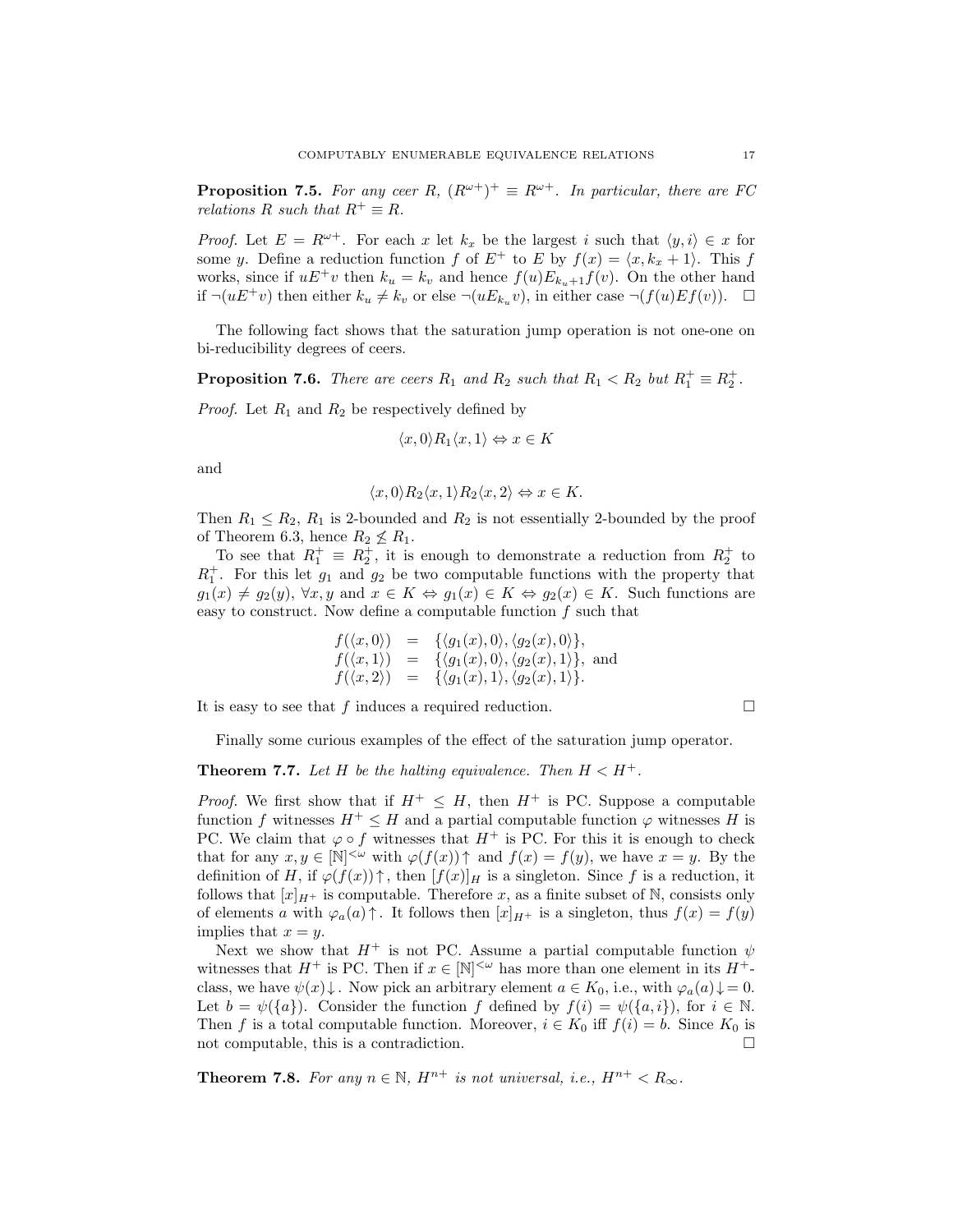<span id="page-17-1"></span>*Proof.* Let  $R$  be a precomplete ceer. Then every pair of distinct  $R$ -equivalence classes are computably inseparable (see, e.g. [\[2\]](#page-25-3)). We show that  $R \nleq H^{n+}$  for any  $n \in \mathbb{N}$ . For  $n = 0$  this was done in Proposition 3.9. We assume  $n \geq 1$ . We use the union operation in the sense of set theory, i.e., for a set  $x$ , let

$$
\bigcup x = \{z \mid \exists y \in x (z \in y)\}.
$$

For  $k \geq 1$ , define inductively  $\bigcup^{k+1} x = \bigcup (\bigcup^{k} x)$ . Now fix  $n \geq 1$  and assume that f is a computable function witnessing  $R \leq H^{n+}$ . For each  $x \in \mathbb{N}$ , let  $k(x) =$  $\bigcup^{n-1} f(x) \cap \overline{K}$ , then each  $k(x)$  is a finite subset of  $\overline{K}$ . We claim that k is a constant function. Since otherwise, there are  $x \neq y$  such that  $k(x) \neq k(y)$ . Without loss of generality assume  $a \in k(x) \setminus k(y)$ . Then  $f(x)$  and  $f(y)$  are not equivalent under  $H^{n+}$ , therefore  $\neg xRy$ . It follows that  $[f(x)]_{H^{n+}}$  and  $[f(y)]_{H^{n+}}$  are computably inseparable. But this is not so, since the computable set  $\{z \mid a \in \bigcup^{n-1} z\}$  separates them, a contradiction.

Now suppose the function k takes the constant value  $\{c_1, \ldots, c_m\}$ . Then for each  $x \in \mathbb{N}, \bigcup^{n-1} f(x) \setminus \{c_1, \ldots, c_m\}$  consists only of elements of K. It follows that there is a computable function g witnessing that  $R \leq \omega$ , a contradiction.

A similar argument, with a bit more notation, shows the same for  $n = \omega$ , but we omit it now since we will demonstrate a stronger result later.

# **Theorem 7.9.** Let E be a finite dimensional ceer. Then for any  $n \in \mathbb{N}$ ,  $H \nleq E^{n+}$ .

Proof. This is a similar argument as in the preceding proof. Without loss of generality assume  $E = R_{K_0,...,K_{m-1}}$  is universal m-dimensional and let  $R = E^{n+}$ . Assume toward a contradiction that  $H \leq R$  via f. For each  $x \in \mathbb{N}$ , let  $A_x =$  $\bigcup^{n-1} f(x) \cap (K_0 \cup \cdots \cup K_{m-1})$  and  $B_x = \bigcup^{n-1} f(x) \setminus A_x$ . We claim that  $B_x$  is a constant finite set for all  $x \in K$ . This is because, if  $B_x \neq B_y$  for some  $x \neq y \in K$ , then  $[f(x)]_R$  and  $[f(y)]_R$  can be computably separated, hence  $[x]_H$  and  $[y]_H$  can be computably separated, which is false. Now it follows that there is an infinite set  $S \subseteq K$  such that for any  $x, y \in S$ ,  $x \neq y$ ,  $[A_x]_E \neq [A_y]_E$ . But this is impossible since there are at most  $2^m$  many distinct  $[A]_E$  with  $A \subseteq K_0 \cup \cdots \cup K_{m-1}$ .  $\Box$ 

**Theorem 7.10.** Let A be hypersimple. For any  $n \in \mathbb{N}$ ,  $\omega \nleq F_A^{n+}$ .

*Proof.* We have seen in Proposition 5.6 that the conclusion is true for  $n = 0$ . Suppose  $n > 0$  and assume  $\omega \leq F_A^{n+}$  via f. We derive a contradiction by defining a reduction g from  $\omega$  to  $F_A$ . Let  $g(0) = \sup \bigcup^{n-1} f(0)$ . In general we will define each  $g(m)$  as sup  $\bigcup^{n-1} \bigcup_{i \leq k} f(i)$  for some k. Suppose  $g(m)$  is defined.

Let  $s(z, n)$  be defined by the recursion  $s(z, 0) = z$  and  $s(z, n + 1) = 2^{s(z, n)}$ . Then  $s(z, n)$  dominates the number of  $F_A^{n+}$ -equivalence classes in which there is an element x so that  $\sup \bigcup^{n-1} x \leq z$ .

Now let  $g(m+1) = \sup \bigcup_{i \le s(g(m),n)+1} f(i)$ . By the property of s mentioned above and the assumption on f, there is some element x with  $g(m) < x \le g(m+1)$ such that  $\neg(g(m)F_Ax)$ . This implies that  $\neg(g(m+1)F_Ag(m))$ .

### 8. The halting jump operator

<span id="page-17-0"></span>In this section we introduce another jump operator which reminds us much of the halting jump in computability theory.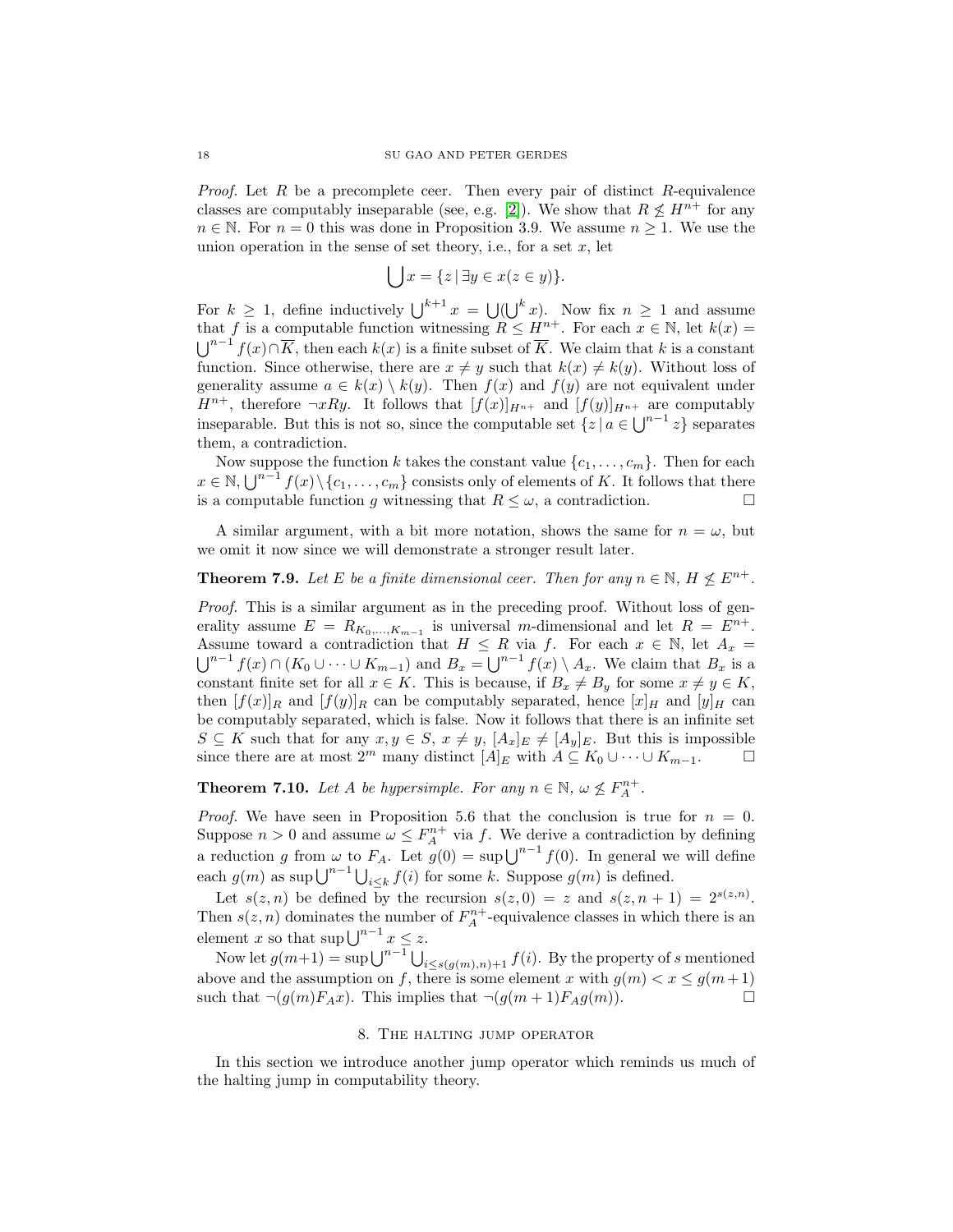**Definition 8.1.** Let E be an arbitrary ceer. The halting jump of E, denoted by  $E'$ , is the ceer defined by

$$
xE'y \Leftrightarrow x = y \lor \varphi_x(x) \downarrow E\varphi_y(y) \downarrow
$$

for  $x, y \in \mathbb{N}$ . For any  $n \in \mathbb{N}$ , the *n*-th halting jump of E, denoted by  $E^{(n)}$ , is inductively defined by

$$
E^{(0)} = E
$$
  
\n
$$
E^{(1)} = E'
$$
  
\n
$$
E^{(n+1)} = (E^{(n)})'
$$

**Definition 8.2.** Let  $E$  be an arbitrary ceer. A ceer  $R$  is partially classifiable by E, denoted by  $PC^E$ , if there is a partial computable function  $\psi$  such that, for any  $x, y \in \mathbb{N},$ 

$$
xRy \Leftrightarrow x = y \vee \psi(x) \downarrow E\psi(y) \downarrow .
$$

Then we have the following basic properties.

**Proposition 8.3.** Let  $E$  be an arbitrary ceer.

- (1)  $E \leq E'$ .
- (2) E' is universal for  $PC^E$  relations.
- (3) For  $n \geq 1$ ,  $id(n)' \equiv R_{K_0,...,K_{n-1}}$ .
- (4)  $\omega' = H$ .
- (5) Let R be a ceer without computable classes. If  $R \leq E'$  then  $R \leq E$

*Proof.* (1), (3) and (4) are obvious. (2) uses the same proof as that of Proposition 3.8. (5) is proved in the same way as Proposition 3.9.

Proposition 8.3 (5) implies that the halting jump of a non-universal ceer is nonuniversal. This feature of the halting jump operator is also a corollary of the following interesting result.

**Theorem 8.4** (The Halting Jump Theorem). For ceers  $E_1$  and  $E_2$ ,  $E_1 \le E_2$  iff  $E_1' \leq E_2'.$ 

*Proof.* First suppose  $E_1 \leq E_2$ . Let f be a computable function such that  $xE_1y \Leftrightarrow$  $f(x)E_2f(y)$ , for any  $x, y \in \mathbb{N}$ . First define a one-one computable function g so that for any  $x, z \in \mathbb{N}$ ,  $\varphi_{g(x)}(z) = f(\varphi_x(x))$ . Then  $\varphi_{g(x)}(g(x)) \downarrow$  iff  $f(\varphi_x(x)) \downarrow$ , and when this happens, they take the same value. Therefore, since  $g$  is one-one, we have

$$
\begin{array}{rcl} xE_1'y & \Leftrightarrow & x = y \vee \varphi_x(x) \downarrow & E_1 \varphi_y(y) \downarrow \\ & \Leftrightarrow & x = y \vee f(\varphi_x(x)) \downarrow & E_2 f(\varphi_y(y)) \downarrow \\ & \Leftrightarrow & g(x) = g(y) \vee \varphi_{g(x)}(g(x)) \downarrow & E_2 \varphi_{g(y)}(g(y)) \downarrow \\ & \Leftrightarrow & g(x)E_2'g(y) \end{array}
$$

This shows that  $E'_1 \leq E'_2$  via g.

Next suppose  $E'_1 \leq E'_2$  via f. Then we have that for any  $x \in K$ ,  $f(x) \in K$ . This is because, if  $f(x) \notin K$ , then  $[f(x)]_{E'_2}$  is a singleton. Since f is a reduction, it follows that  $[x]_{E'_1}$  is computable; but this can only happen when  $x \notin K$  (if  $x \in K$ , then it is easy to see that  $[x]_{E'_1}$  would be *m*-complete).

Now let us fix a one-one computable function s such that  $\varphi_{s(x)}(s(x)) = x$ . Then define a computable function g by  $g(x) = \varphi_{f(s(x))}(f(s(x)))$ . g is total since for any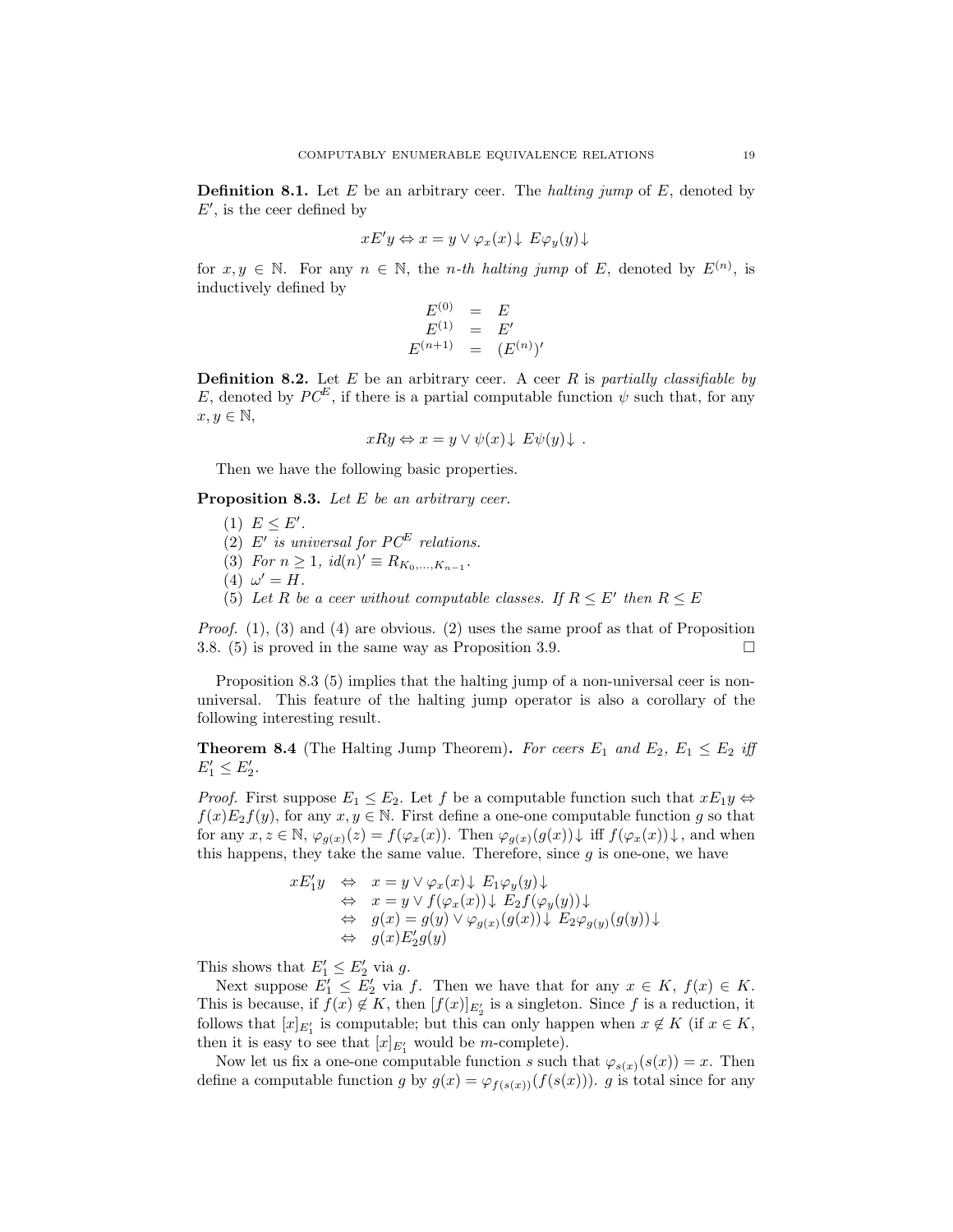$x, s(x) \in K$  by definition, and therefore  $f(s(x)) \in K$  by the claim in the preceding paragraph. Finally,

$$
xE_1y \Leftrightarrow s(x)E'_1s(y) \text{ (by definition of } s)
$$
  
\n
$$
\Leftrightarrow f(s(x))E'_2f(s(y))
$$
  
\n
$$
\Leftrightarrow g(x)E_2g(y) \text{ (by definition of } E'_2 \text{ and } g)
$$

Therefore  $E_1 \le E_2$ .

## Corollary 8.5.

- (1) For ceers  $E_1$  and  $E_2$ ,  $E_1 \equiv E_2$  iff  $E'_1 \equiv E'_2$ .
- (2) If  $E$  is non-universal, then  $E'$  is non-universal.
- (3) For any ceer  $E$ , exactly one of the following holds:
	- i) for any  $n \in \mathbb{N}$ ,  $E^{(n)} \equiv E$ ;
	- ii) for any  $n \in \mathbb{N}$ ,  $E^{(n)} < E^{(n+1)}$ .
- (4) For any  $n \in \mathbb{N}$ ,  $H^{(n)} < H^{(n+1)}$ .
- (5) For any  $n \in \mathbb{N}$ , the sets  $\{e | R_e \leq H^{(n)}\}$ ,  $\{e | R_e \geq H^{(n)}\}$  and  $\{e | R_e \equiv$  $H^{(n)}$ } are all  $\Sigma_3$ -complete.
- (6) The set  $\{e \mid R_e \text{ is } PC\}$  is  $\Sigma_3$ -complete.

*Proof.* (1) and (2) are immediate. For (3), note that  $E \leq E' \leq \cdots \leq E^{(n)} \leq$  $E^{(n+1)} \leq \ldots$  If ii) fails, then for some  $n \in \mathbb{N}$ ,  $E^{(n+1)} \leq E^{(n)}$ ; by applying Theorem 8.4 *n* times, we have  $E' \leq E$ , therefore  $E \equiv E'$ , which implies that  $E^{(n)} \equiv E$  for any  $n \in \mathbb{N}$ . (4) follows immediately from (3) since  $\omega \lt H = \omega'$ . (5) follows immediately from Propositions 4.7-4.10. For (6) a straightforward computation shows that the set is  $\Sigma_3$ . It is then easy to check that if  $W_e$  is computable, then  $R_{W_e}$  is PC. The Halting jump theorem implies that if  $W_e$  is not computable, then  $R_{W_e} \not\leq \omega' = H$ , hence in particular it is not PC. Thus we have a reduction of Comp to  $\{e \mid R_e \text{ is PC}\}.$ 

The next few theorems deal with bounded relations and their halting jumps.

**Theorem 8.6.** Let  $n \in \mathbb{N}$  and R be an n-bounded relation. Then there is an  $\lfloor \frac{n}{2} \rfloor$ -bounded relation S such that  $R \leq S'$ . Equivalently,  $B_{\infty}^n \leq (B_{\infty}^{\lfloor \frac{n}{2} \rfloor})'$ .

*Proof.* It is enough to define an  $\lfloor \frac{n}{2} \rfloor$ -bounded relation S so that  $R \in \mathbb{PC}^S$ , i.e., for some partial computable function  $\psi$ ,

$$
xRy \Leftrightarrow x = y \vee \psi(x) \downarrow S\psi(y) \downarrow .
$$

We fix an enumeration of the pairs of distinct elements in R and define S and  $\psi$ simultaneously. At the stage s of the enumeration let the pair  $(i, j)$  (say  $i < j$ ) be enumerated for R and suppose  $S_s$  and  $\psi_s$  are defined. Consider four cases:

- (1)  $i, j \notin \text{dom } \psi_s$ . In this case extend  $\psi_s$  by letting  $\psi_{s+1}(i) = \psi_{s+1}(j) = i$  and let  $S_{s+1} = S_s$ .
- (2)  $i \in \text{dom } \psi_s$  but  $j \notin \text{dom } \psi_s$ . In this case extend  $\psi_s$  by letting  $\psi_{s+1}(j) =$  $\psi_s(i)$  and let  $S_{s+1} = S_s$ .
- (3)  $i \notin \text{dom } \psi_s$  but  $j \in \text{dom } \psi_s$ . In this case similarly extend  $\psi_s$  by letting  $\psi_{s+1}(i) = \psi_s(j)$  and let  $S_{s+1} = S_s$ .
- (4)  $i, j \in \text{dom } \psi_s$ . If in addition  $\psi_s(i) = \psi_s(j)$  then do nothing; just let  $\psi_{s+1} =$  $\psi_s$  and  $S_{s+1} = S_s$ . Otherwise,  $\psi_s(i) \neq \psi_s(j)$ . Then let  $\psi_{s+1} = \psi_s$  and  $S_{s+1} = S_s \cup \{(\psi_s(i), \psi_s(j))\}.$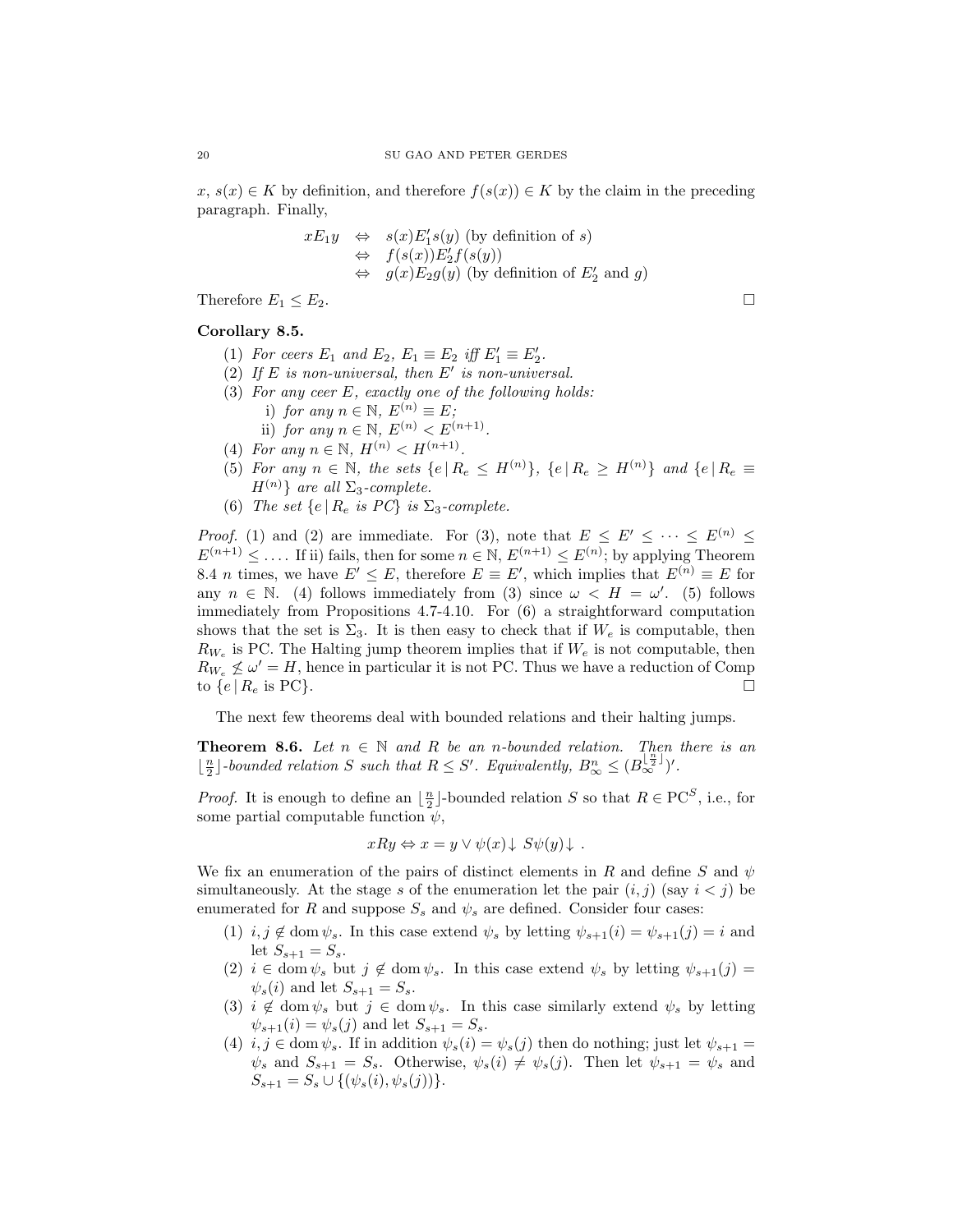This finishes our construction of S and  $\psi$ . It follows easily from the construction that R is PC<sup>S</sup>. Note that for any  $x \in \text{dom }\psi, \psi(x)Rx$ ; in addition, there is  $y \neq x$ with  $\psi(y) = \psi(x)$ . Also note that S admits new pairs only in Case 4 above, which implies that  $S_s \subseteq R_s$  and that every  $S_s$ -class contains at most half many elements as the corresponding  $R_s$ -class. This implies that S is  $\lfloor \frac{n}{2} \rfloor$ -bounded.

Corollary 8.7. For any  $n \in \mathbb{N}$  and  $(2^{n+1} - 1)$ -bounded relation R,  $R \leq \omega^{(n)}$ . Equivalently,  $B_{\infty}^{2^{n+1}-1} \leq \omega^{(n)}$ .

*Proof.* By induction on *n*. The case  $n = 0$  is obvious. Suppose R is  $(2^{n+2} - 1)$ bounded. Then by the previous theorem there is  $(2^{n+1} - 1)$ -bounded relation S such that  $R \leq S'$ . By the inductive hypothesis  $S \leq \omega^{(n)}$ . Therefore  $R \leq S' \leq$  $\omega^{(n+1)}$ .

It might be worth noticing that Proposition 6.6 is a corollary of Theorem 8.6, and that Corollary 6.7 is a special case of Corollary 8.7. In fact, if  $R$  is n-bounded and every equivalence class of  $R$  is non-trivial, then the proof of Theorem 8.6 produces a *total* function  $\psi$  witnessing the reduction from R to some  $\lfloor \frac{n}{2} \rfloor$ -bounded ceer.

Next we show that the above estimates are in some sense optimal. In dealing with iterated halting jumps it is helpful to introduce the following notation. Let  $\kappa$ denote the partial computable function  $\kappa(x) = \varphi_x(x)$ , for any  $x \in \mathbb{N}$ , and for any  $n \in \mathbb{N}$  let  $\kappa^n$  be the *n*-th iterate of  $\kappa$ . Then it is easy to see that, for any  $x, y \in \mathbb{N}$ ,

$$
x\omega^{(n)}y \Leftrightarrow \exists i \le n(\kappa^i(x)\downarrow = \kappa^i(y)\downarrow).
$$

We will use the following lemma.

**Lemma 8.8.** Let C be a computable subset of K. Then there is a total computable function  $s(x)$  such that  $\kappa(s(x)) \downarrow = x$  and  $s(x) \notin C$ , for any  $x \in \mathbb{N}$ .

*Proof.* For  $i \in \mathbb{N}$  let  $K_i = \{x \mid \kappa(x) \downarrow = i\}$ . Then each  $K_i$  is non-computable. Note that for any  $i \in \mathbb{N}$ ,  $K_i \nsubseteq C$ , since otherwise  $K_i$  would have a computable definition from the computability of C. This shows that for any  $x \in \mathbb{N}$ , the set  $\{y \mid \kappa(y) \downarrow = x \land y \notin C\}$  is nonempty. Thus we may construct a total computable s so that for each  $x$  it returns an element from this set.  $\Box$ 

**Theorem 8.9.** For any  $n \in \mathbb{N}$ ,  $B_{\infty}^{2^{n+1}} \nleq \omega^{(n)}$ .

*Proof.* We define a sequence of bounded relations  $E_n$  by induction on n. Let  $E_0$  be defined by

$$
\langle x,0\rangle E_0\langle x,1\rangle \Leftrightarrow \kappa(x)\downarrow.
$$

Given  $E_n$ , define  $E_{n+1}$  by

$$
\langle x,i\rangle E_{n+1}\langle x,j\rangle \Leftrightarrow \langle x,i\rangle E_n\langle x,j\rangle \vee \langle x,i-2^{n+1}\rangle E_n\langle x,j-2^{n+1}\rangle \vee (i,j<2^{n+2} \wedge \kappa^{n+2}(x)\downarrow).
$$

It is easy to see that each  $E_n$  is  $2^{n+1}$ -bounded. We verify below that  $E_n \nleq \omega^{(n)}$  for any  $n \in \mathbb{N}$ , therefore establishing the theorem.

For  $n = 0$  the conclusion is obvious. Now fix an arbitrary  $n > 0$  and assume toward a contradiction that  $E_n \leq \omega^{(n)}$  via some function f. We define by induction on  $k \leq n$  computable sets  $C_k$  and computable functions  $s_k$  as follows. Let  $C_0 =$  ${x \mid \exists l < 2^{n}(f(\langle x, 2l \rangle) = f(\langle x, 2l+1 \rangle))}.$  Then  $C_0$  is computable; also  $C_0 \subseteq K$  since for any  $x \in C_0$  there is some  $l < 2^n$  such that  $\langle x, 2l \rangle E_n \langle x, 2l + 1 \rangle$ , whereas if  $x \notin K$ then  $\neg(\langle x, i \rangle E_n \langle x, j \rangle)$  whenever  $i \neq j$ . Let  $s_0$  be obtained from the preceding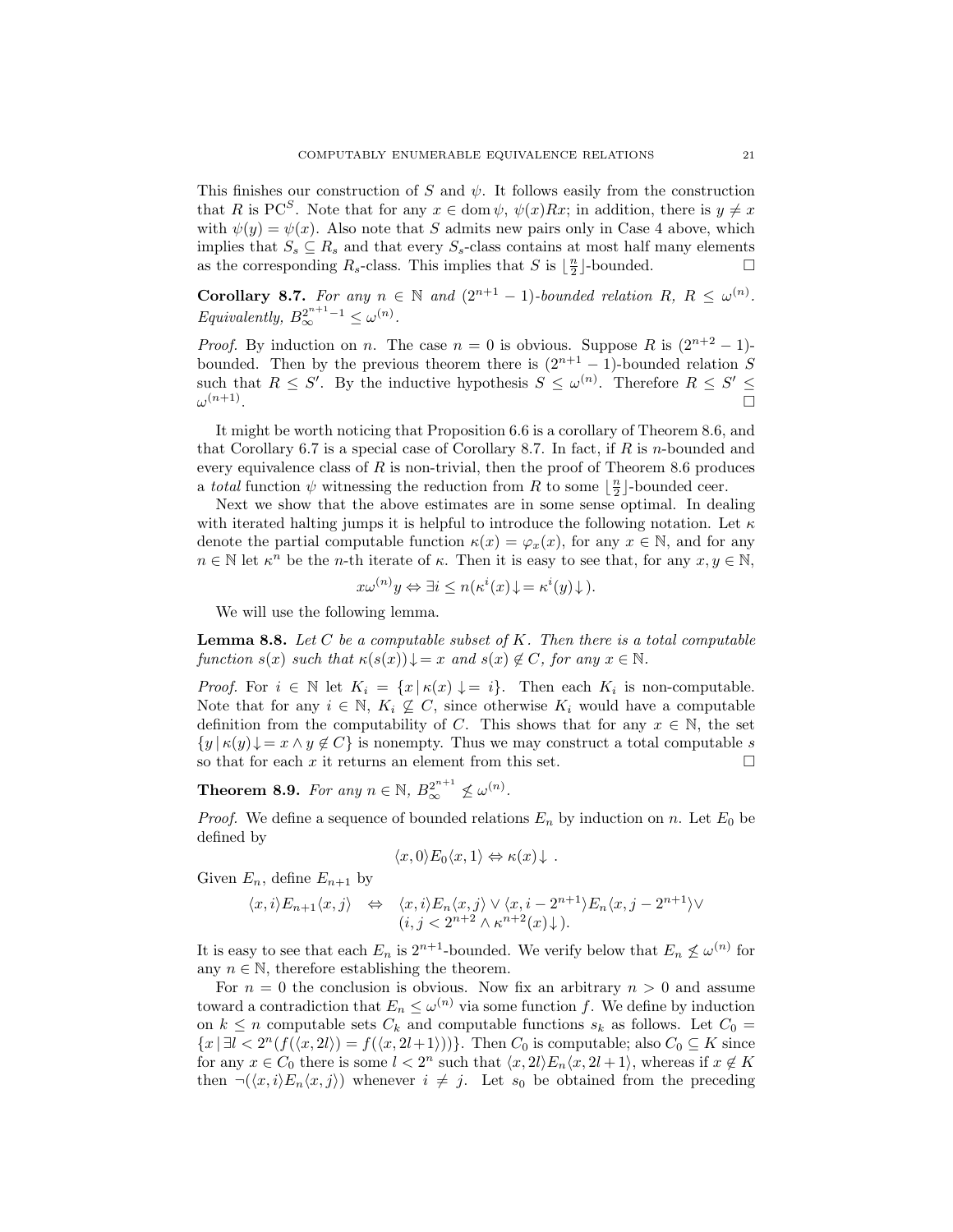lemma for  $C_0$ . Then for any  $l < 2^n$  and any x, we have that  $f(\langle s_0(x), 2l \rangle) \neq$  $f(\langle s_0(x), 2l+1 \rangle);$  but since  $s_0(x) \in K$  and  $\langle s_0(x), 2l \rangle E_n \langle s_0(x), 2l+1 \rangle$  for any  $l < 2^n$ , it follows that for any  $i < 2^{n+1}$ ,  $\kappa(f(\langle s_0(x), i \rangle)) \downarrow$ . This finishes the definition for the base step.

For the inductive step suppose we have defined computable set  $C_k \subseteq K$  and computable function  $s_k$  for  $0 \leq k < n$  with the following properties for any  $x \in \mathbb{N}$ :

- (a)  $\kappa^{k+1}(s_k(x)) \downarrow = x;$
- (b) For any  $i < 2^{n+1}$ ,  $\kappa^{k+1}(f(\langle s_k(x), i \rangle))$ .

Define  $C_{k+1}$  to be the set

 ${x \mid \exists l < 2^{n-k-1}(f(\langle s_k(x), l2^{k+2} \rangle) \omega^{(k+1)} f(\langle s_k(x), l2^{k+2} + 2^{k+1} \rangle))}.$ 

It follows from property (b) that  $C_{k+1}$  is computable. To see that  $C_{k+1} \subseteq K$ , it is enough to show that for  $x \in C_{k+1}$ ,  $\kappa^{k+2}(s_k(x)) \downarrow$ . Fix  $x \in C_{k+1}$  and a witness  $l \leq 2^{n-k-1}$ . Note that for  $i = l2^{k+2}$  and  $j = l2^{k+2} + 2^{k+1}$ , we have  $f(\langle s_k(x), i \rangle) \omega^{(k+1)} f(\langle s_k(x), j \rangle)$  by the definition of  $C_{k+1}$ . It follows that  $f(\langle s_k(x), i \rangle) \omega^{(n)} f(\langle s_k(x), j \rangle)$  and therefore  $\langle s_k(x), i \rangle E_n \langle s_k(x), j \rangle$  since f witnesses  $E_n \n\leq \omega^{(n)}$ . But by the definition of  $E_n$ , it is easy to see that if  $\langle y, i \rangle E_n \langle y, j \rangle$ and  $j - i = 2^{k+1}$ , then in fact  $\langle y, i \rangle E_{k+1} \langle y, j \rangle$ . Thus we actually have that  $\langle s_k(x), i \rangle E_{k+1} \langle s_k(x), j \rangle$ . On the other hand, by the definition of  $E_k$  and the fact that  $E_k$  is  $2^{k+1}$ -bounded,  $\neg(\langle s_k(x), i \rangle E_k \langle s_k(x), j \rangle)$  and  $\neg(\langle s_k(x), i-2^{k+1} \rangle E_k \langle s_k(x), j-\rangle)$  $2^{k+1}$ ). It follows from the definition of  $E_{k+1}$  that we must have  $\kappa^{k+2}(s_k(x))\downarrow$ .

Let s' be obtained from the preceding lemma for  $C_{k+1}$  and let  $s_{k+1}(x)$  =  $s_k(s'(x))$ . We verify that properties (a) and (b) are preserved by this definition. (a) is immediate, since

$$
\kappa^{k+2}(s_{k+1}(x))\downarrow = \kappa(\kappa^{k+1}(s_k(s'(x))))\downarrow = \kappa(s'(x))\downarrow = x.
$$

For (b), first note that for any  $i < 2^{n+1}$ ,  $\kappa^{k+1}(f(\langle s_{k+1}(x), i \rangle)) \downarrow$  by the definition of  $s_{k+1}$ . Thus if  $k+1 = n$  there is nothing to check. Suppose  $k+1 <$ *n*. For any  $x, s'(x) \notin C_{k+1}$ , therefore, for any  $l < 2^{n-k-1}$ ,  $p = l2^{k+2}$  and  $q = p + 2^{k+1}$ , we have that  $\neg(f(\langle s_{k+1}(x), p \rangle) \omega^{(k+1)} f(\langle s_{k+1}(x), q \rangle))$ . By the inductive definition of  $E_{k+1}$  this implies that for any  $i < 2^{n+1}$  there is  $j < 2^{n+1}$ ,  $j \neq i$ , such that  $\neg(f(\langle s_{k+1}(x), i \rangle) \omega^{(k+1)} f(\langle s_{k+1}(x), j \rangle)).$  By property (a) for  $s_{k+1}$ , we know that  $\langle s_{k+1}(x), i \rangle E_n \langle s_{k+1}(x), j \rangle$ , for all  $i, j < 2^{n+1}$ . Therefore  $f(\langle s_{k+1}(x), i \rangle) \omega^{(n)} f(\langle s_{k+1}(x), j \rangle)$ , for all  $i, j < 2^{n+1}$ . Thus  $\kappa^{k+2}(f(\langle s_{k+1}(x), i \rangle) \downarrow$ for any  $i < 2^{n+1}$ .

In effect we have defined  $C_k$ ,  $s_k$  which satisfy properties (a) and (b) for  $k < n$ , and  $C_n$ ,  $s_n$  with property (a) only. We have that  $\langle s_n(x), 0 \rangle E_n \langle s_n(x), 2^n \rangle$  by the property (a) for  $s_n$ . However, for any x, we also have  $\neg(f(\langle s_n(x), 0 \rangle) \omega^{(n)} f(\langle s_n(x), 2^n \rangle)).$ This contradicts the assumption that f is a reduction from  $E_n$  to  $\omega^{(n)}$  $\Box$ 

We have established in Corollary 8.7 that all bounded relations are reducible to some  $\omega^{(n)}$ . Next we show that FC relations are not necessarily so.

**Theorem 8.10.** Let A be hypersimple. Then for any  $n \in \mathbb{N}$ ,  $F_A \nleq \omega^{(n)}$ .

*Proof.* By induction on n. For  $n = 0$  the conclusion is trivial. Suppose now  $F_A \nleq \omega^{(n)}$  but  $F_A \nleq \omega^{(n+1)}$  via some computable function f. Therefore for any  $x, y \in \mathbb{N},$ 

$$
xF_Ay \Leftrightarrow \exists i \le n + 1(\kappa^i(f(x))\downarrow = \kappa^i(f(y))\downarrow).
$$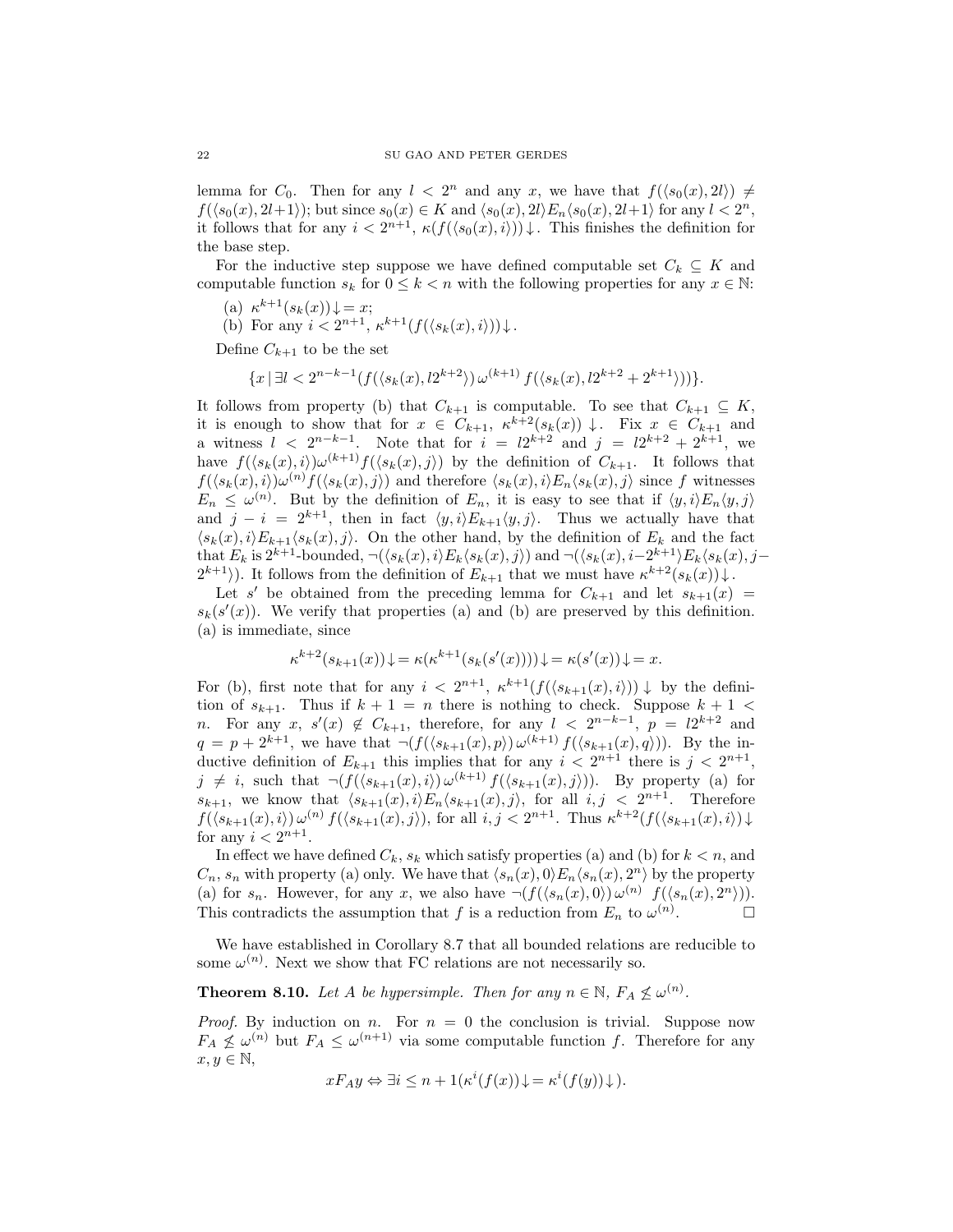Note that there are infinitely many pairs  $(x, y)$  such that  $xF_Ay$  but  $\kappa^n(f(x))\downarrow\neq$  $\kappa^{n}(f(y))$ . This is because, if it were not the case, then one could modify f by changing its values at finitely many points so as to get that  $F_A \leq \omega^{(n)}$ , contradicting our hypothesis. Also note that the (infinite) set of all pairs with the above property is c.e. Let us fix a non-repeating computable enumeration of this set and denote its k-th element by  $(x_k, y_k)$ .

Now we define a computable function g as follows. Let  $g(0) = x_0$ . For  $i > 0$  let  $g(i)$  be the first element of the sequence  $x_0, y_0, x_1, y_1, \ldots$  such that for any  $j < i$ ,  $\kappa^{n+1}(f(g(j))) \neq \kappa^{n+1}(f(g(i))$ . Note that the definition makes sense because for each element z in the above sequence  $\kappa^{n+1}(f(z))\downarrow$ , and because  $F_A$  is FC.

Thus g is a total computable function with the property that if  $i \neq j$ , then  $\kappa^{n+1}(f(g(i))\downarrow \neq \kappa^{n+1}(f(g(j))\downarrow)$ , hence  $\neg(g(i)F_Ag(j))$ . This shows that  $\omega \leq F_A$  via g, a contradiction to Proposition 5.6.

Corollary 8.11. If  $A$  is hypersimple, then  $F_A$  is not essentially bounded.

*Proof.* This follows from the preceding theorem and Corollary 8.7.  $\Box$ 

Corollary 8.5 (6) can also be seen as an immediate corollary of Theorem 8.10 by using the theorem of Dekker we quoted earlier in the proof of Lemma 4.9.

From the alternative definition of  $\omega^{(n)}$  using partial computable functions  $\kappa$  and its iterates we can define a natural limit of the  $\omega^{(n)}$ 's when n approaches infinity. Let  $\omega^{(\omega)}$  be the ceer defined by

$$
x\omega^{(\omega)}y \Leftrightarrow \exists i(\kappa^i(x)\downarrow = \kappa^i(y)\downarrow)
$$

for any  $x, y \in \mathbb{N}$ . One may wonder if  $F_A \leq \omega^{(\omega)}$  for hypersimple A. We show next that this is indeed the case. In fact,  $\omega^{(\omega)}$  is universal for all ceers.

We need the following lemma.

**Lemma 8.12.** For any partial computable function  $\psi$  there is a one-one total computable function v such that

$$
\kappa(v(x)) = v(\psi(x)), \text{ for any } x \in \mathbb{N}.
$$

Moreover, an index for v can be obtained effectively from an index of  $\psi$ .

*Proof.* Let  $s(e, i)$  be a one-one total computable function such that

$$
\varphi_{s(e,\langle y,x\rangle)}(u)=\varphi_e(\varphi_y(x)).
$$

Let  $t(e)$  be a computable function such that  $\varphi_{t(e)}(i) = s(e, i)$ . By the fixed point theorem there is  $e_0$  such that  $\varphi_{t(e_0)} = \varphi_{e_0}$ . Then

$$
\varphi_{s(e_0,\langle y,x\rangle)}(u)=\varphi_{e_0}(\varphi_y(x))=\varphi_{t(e_0)}(\varphi_y(x))=s(e_0,\varphi_y(x)).
$$

Let  $r(y)$  be a computable function such that  $\varphi_{r(y)}(x) = \langle y, \psi(x) \rangle$ . By the fixed point theorem again, there is  $y_0$  such that  $\varphi_{r(y_0)} = \varphi_{y_0}$ . Then  $\varphi_{y_0}(x) = \varphi_{r(y_0)}(x)$  $\langle y_0, \psi(x) \rangle$ . Therefore

$$
\varphi_{s(e_0,\langle y_0,x\rangle)}(u)=s(e_0,\varphi_{y_0}(x))=s(e_0,\langle y_0,\psi(x)\rangle.
$$

Letting  $v(x) = s(e_0, \langle y_0, x \rangle)$ , it is easy to check that v is as required.

**Theorem 8.13.**  $\omega^{(\omega)}$  is universal for all ceers.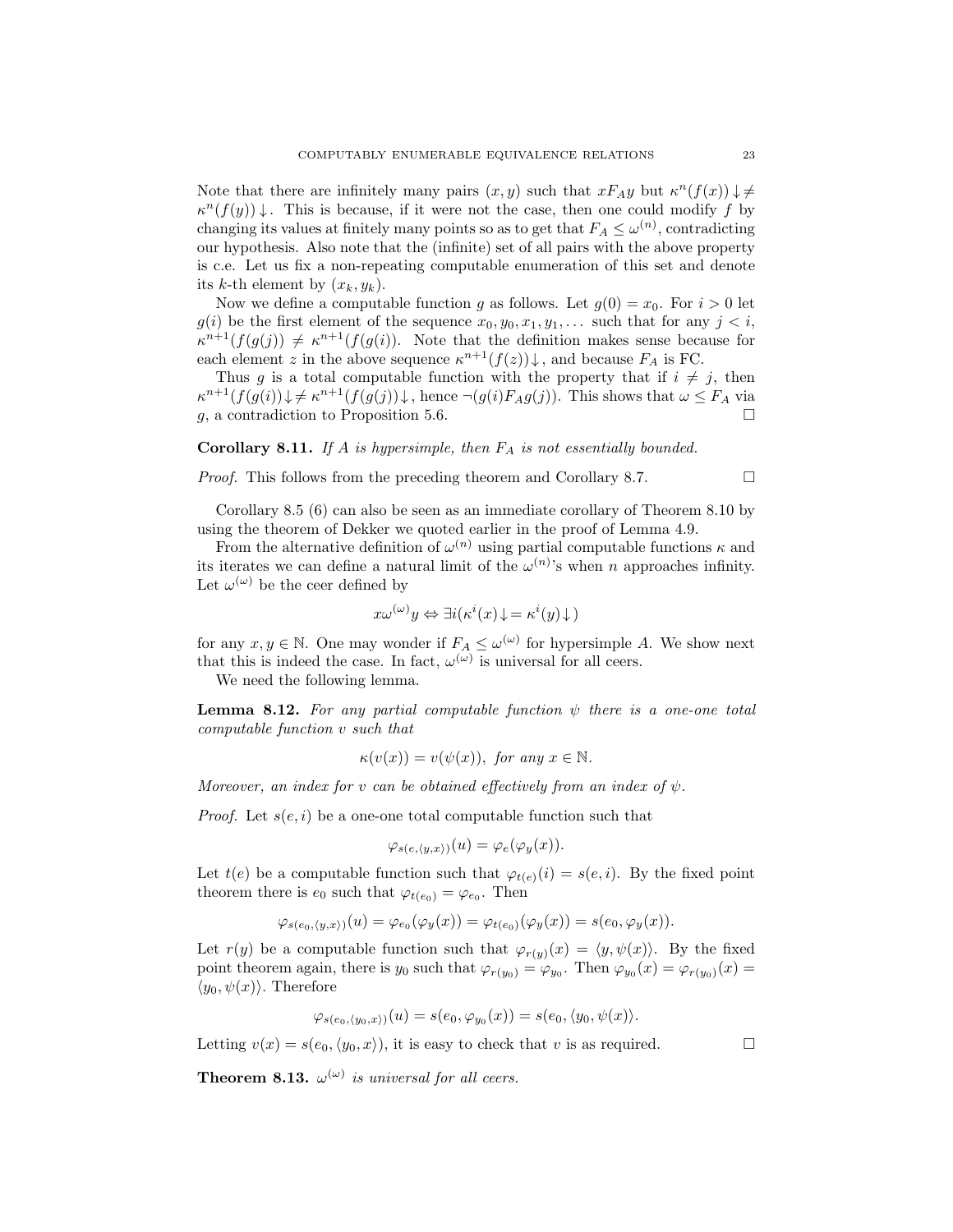*Proof.* Let R be an arbitrary ceer. Fixing a computable enumeration of R, let  $R_s$ be the equivalence relation on  $N$  established by stage s of the enumeration, i.e.,  $R_s$ is generated by the finitely many pairs enumerated up to stage s. Let  $p_i$  be the  $i + 1$ -th prime number. Define a total computable function  $\psi$  by  $\psi(p_i^s) = p_j^{s+1}$  if  $j \leq i$  is the least element such that  $jR_s i$ , and  $\psi(n) = 0$  for any n not a power of a prime. Let  $v$  be the one-one total computable function given by the preceeding lemma. Let  $f(i) = v(p_i)$ . We claim that f is a reduction function from R to  $\omega^{(\omega)}$ .

It is easy to see that, for any  $i, j \in \mathbb{N}$ ,

$$
iRj \Leftrightarrow \exists s(\psi^s(p_i)\downarrow = \psi^s(p_j)\downarrow).
$$

By induction on s one can also see that  $\kappa^{s}(f(i)) = \kappa^{s}(v(p_i)) = v(\psi^{s}(p_i))$ . Since v is one-one, we have that  $\psi^s(p_i) \downarrow = \psi^s(p_j) \downarrow$  iff  $\kappa^s(f(i)) \downarrow = \kappa^s(f(j)) \downarrow$ .

We do not know if there are non-universal ceers R with  $R' \equiv R$ . But the following proposition suggests that it is probably unlikely.

**Proposition 8.14.** If  $R' \equiv R$  then  $\omega^{(n)} < R$  for any  $n \in \mathbb{N}$ .

*Proof.* Since  $1 \leq R$  and  $\omega < 1' = R_K$ , we have that  $\omega^{(n)} < 1^{(n+1)} \leq R^{(n+1)}$ . But if  $R' \equiv R$  then  $R^{(n+1)} \equiv R$ . Hence  $\omega^{(n)} < R$ .  $(n) < R$ .

## 9. Incomparability between the jump operators

<span id="page-23-0"></span>In this section we show that the saturation jump operator and the halting jump operator produce incomparable ceers in a very strong sense. A typical instance is still the halting equivalence relation.

**Theorem 9.1.** For any  $n \in \mathbb{N}$ ,  $H^+ \nleq H^{(n)}$ .

*Proof.* For  $n = 0$  this is the content of Theorem 7.7. Assume  $n \ge 1$  and assume toward a contradiction  $H^+ \n\leq H^{(n)}$  via f. Let  $s(x)$  be a one-one computable function such that  $\kappa(s(x)) \downarrow = x$  for all  $x \in \mathbb{N}$ . Let  $h(x)$  be a one-one computable function such that  $\kappa(h(x)) = \kappa(x) + n$  for all  $x \in \mathbb{N}$ . For  $x = \{x_1, \ldots, x_m\}$ define  $g(x) = \{s(0), \ldots, s(n-1), h(x_1), \ldots, h(x_m)\}\.$  Then  $xH^+y \Leftrightarrow g(x)H^+g(y) \Leftrightarrow$  $f(g(x))H^{(n)}f(g(y))$  for any  $x, y \in \mathbb{N}^{\leq \omega}$ .

We claim that for any  $x \in \mathbb{N}^{\leq \omega}$ ,  $\kappa^n(f(g(x)))$ . Granting the claim, we would have  $f(g(x))H^{(n)}f(g(y)) \Leftrightarrow \kappa^{n}(f(g(x)))H\kappa^{n}(f(g(y)),$  which implies that  $H^{+} \leq H$ , a contradiction. To establish the claim, we prove a stronger statement that for  $k \leq n-1$  and any  $x \in \mathbb{N}^{\lt \omega}, \kappa^{k+1}(f(\lbrace s(0), \ldots, s(k) \rbrace \cup x))$ .

The proof of the statement is by induction on  $k \leq n-1$ . For  $k = 0$  we need to see that  $\kappa(f({s(0)}\cup x))\downarrow$  for all x. Assume not, there would be some  $x_0$  such that  $[f({s(0)}\cup x_0)]_{H^{(n)}}$  is a singleton and therefore  $[{s(0)}\cup x_0]_H$  is computable, which is impossible. In general suppose the statement is true for k and  $k + 1 \leq n - 1$ . Then for any x,  $\kappa^{k+1}(f({s(0),...,s(k+1)} \cup x)) \downarrow$  by the inductive hypothesis. Suppose for some  $x_0 \kappa^{k+2}(f({s(0),...,s(k+1)} \cup x_0))$ <sup>\*</sup>. Without loss of generality assume  $[x_0]_H \cap [{s(0),...,s(k+1)}]_H = \emptyset$ . Then for any  $y \in \mathbb{N}$ ,

$$
\kappa(y)\downarrow = k+1 \Leftrightarrow (\{s(0),...,s(k+1)\} \cup x_0) H^+ (\{s(0),...,s(k),y\} \cup x_0)
$$
  
\n
$$
\Leftrightarrow f(\{s(0),...,s(k+1)\} \cup x_0) H^{(n)} f(\{s(0),...,s(k),y\} \cup x_0)
$$
  
\n
$$
\Leftrightarrow \kappa^{k+1} (f(\{s(0),...,s(k+1)\} \cup x_0)) =
$$
  
\n
$$
\kappa^{k+1} (f(\{s(0),...,s(k),y\} \cup x_0))
$$

Since the computations on the last line are all convergent, this gives a decision procedure for  $K_{k+1} = \{y \mid \kappa(y) \downarrow = k+1\}$ , a contradiction.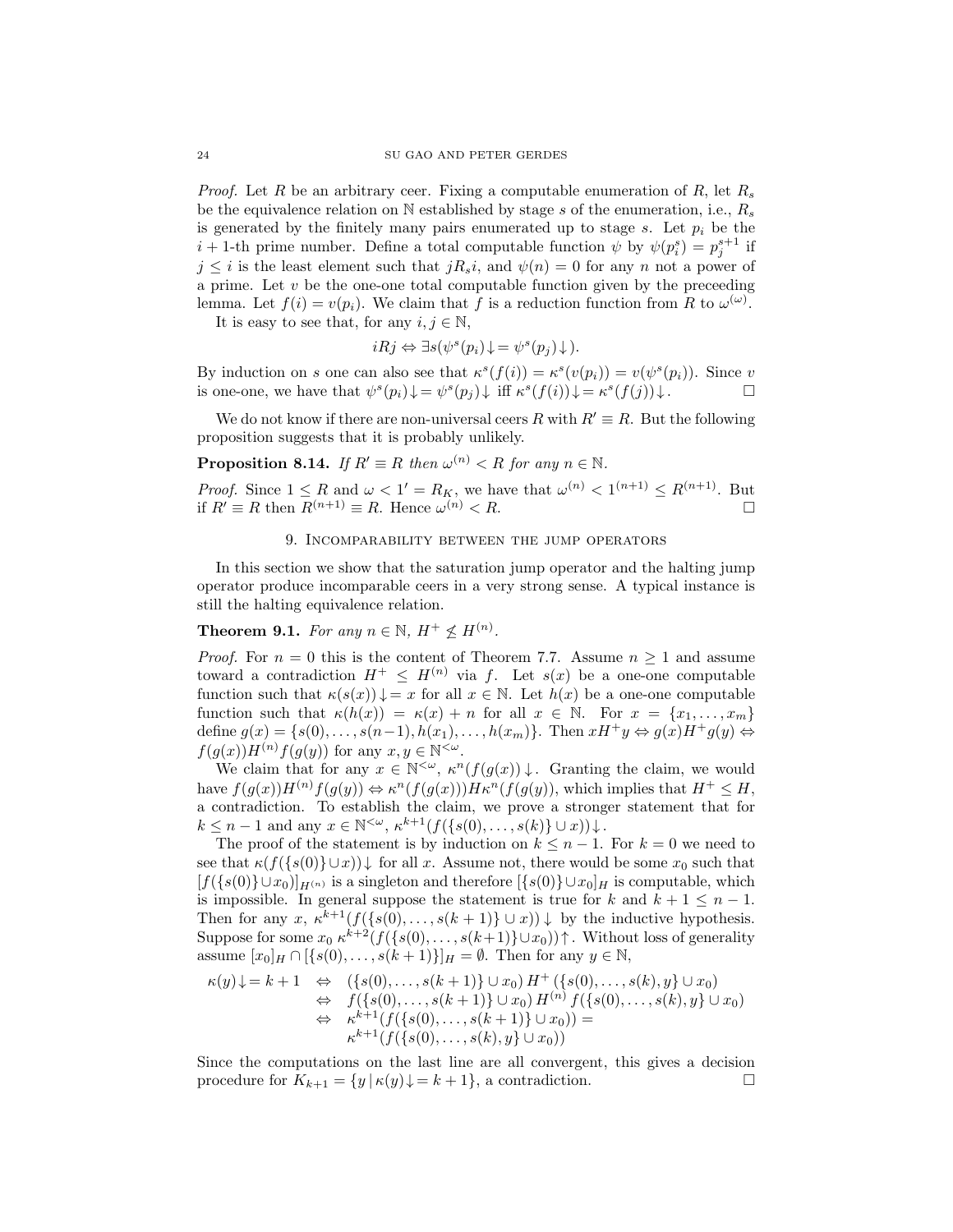On the other hand, it is also true that  $H' \nleq H^{n+}$  for any  $n \in \mathbb{N}$ . In fact we demonstrate a slightly stronger result.

# Theorem 9.2.  $H' \nleq H^{\omega+}$ .

*Proof.* Instead of considering the formal definition of  $H^{\omega+}$  it is more convenient to view the universe of  $H^{\omega+}$  as the set of all finite trees with terminal nodes labeled by natural numbers. For such a tree  $t$  denote its set of labels for terminal nodes by  $N_t$ .

Now the proof uses a similar argument as that of Theorem 7.8. Assume  $H' \leq$  $H^{\omega+}$  via f. Let  $s(x)$  be a computable function such that  $\kappa(s(x))\downarrow = x$ , for any  $x \in$ N. Then for any  $x, y \in \mathbb{N}$ ,  $xHy \Leftrightarrow s(x)H's(y) \Leftrightarrow f(s(x))H^{\omega+}f(s(y))$ . Now for any  $x \in \mathbb{N}$ , let  $A_x = N_{f(s(x))} \cap K$  and  $B_x = N_{f(s(x))} \setminus A_x$ . We have that  $B_x$  is a constant finite set for all  $x \in \mathbb{N}$ , because otherwise it would follow that for some  $x_0 \neq y_0$  the sets  $[s(x_0)]_{H'}$  and  $[s(y_0)]_{H'}$  are computably separable, which is impossible. It then follows that it is computable to decide whether  $f(s(x))H^{\omega+}f(s(y))$ , which in turn implies that H is computable, a contradiction.

Corollary 9.3.  $H^{\omega+}$  is not universal for all ceers.

There is an interesting contrast between Corollary 9.3 and Theorem 8.13.

## 10. Open problems

<span id="page-24-0"></span>To motivate further research let us mention the following problems which seem to be unsolved.

## **Problem 10.1.** Is being universal a  $\Sigma_3$ -complete property among ceers?

**Problem 10.2.** Is there a non-universal ceer E with  $E \equiv E'$ ?

There are other, more techinical problems we encountered in our research. But the above ones seem to be the most significant problems we know of. Also, in this paper we have been focusing on the general theory of reducibility among ceers, not paying too much attention to the applications of this theory. Most of the natural examples of ceers arise in algebra and logic. For example, the word problems on finitely presented algebraic structures are essentially ceers. The classical unsolvability results usually deal with a single equivalence class. New problems emerge when they are investigated as ceers and when the strong reducibility notion is involved. As an example let us mention the following problem.

# Problem 10.3. Is the following statement true: for any ceer R there is a finitely presented semigroup whose word problem as a ceer is bi-reducible to R?

It is obvious that a similar statement for finitely presented groups is false, since if the word problem for a group is CC then it has to be computable.

Finally let us mention that the idea of considering reducibility between equivalence relations as a framework for the study of complexity of classification problems can also be applied elsewhere. For example, we could consider feasibly computable reductions between computable equivalence relations and develop a parallel theory as did in this paper. Such a theory would probably shed light on structural complexity theory and provide deeper understanding of the open questions in the field.